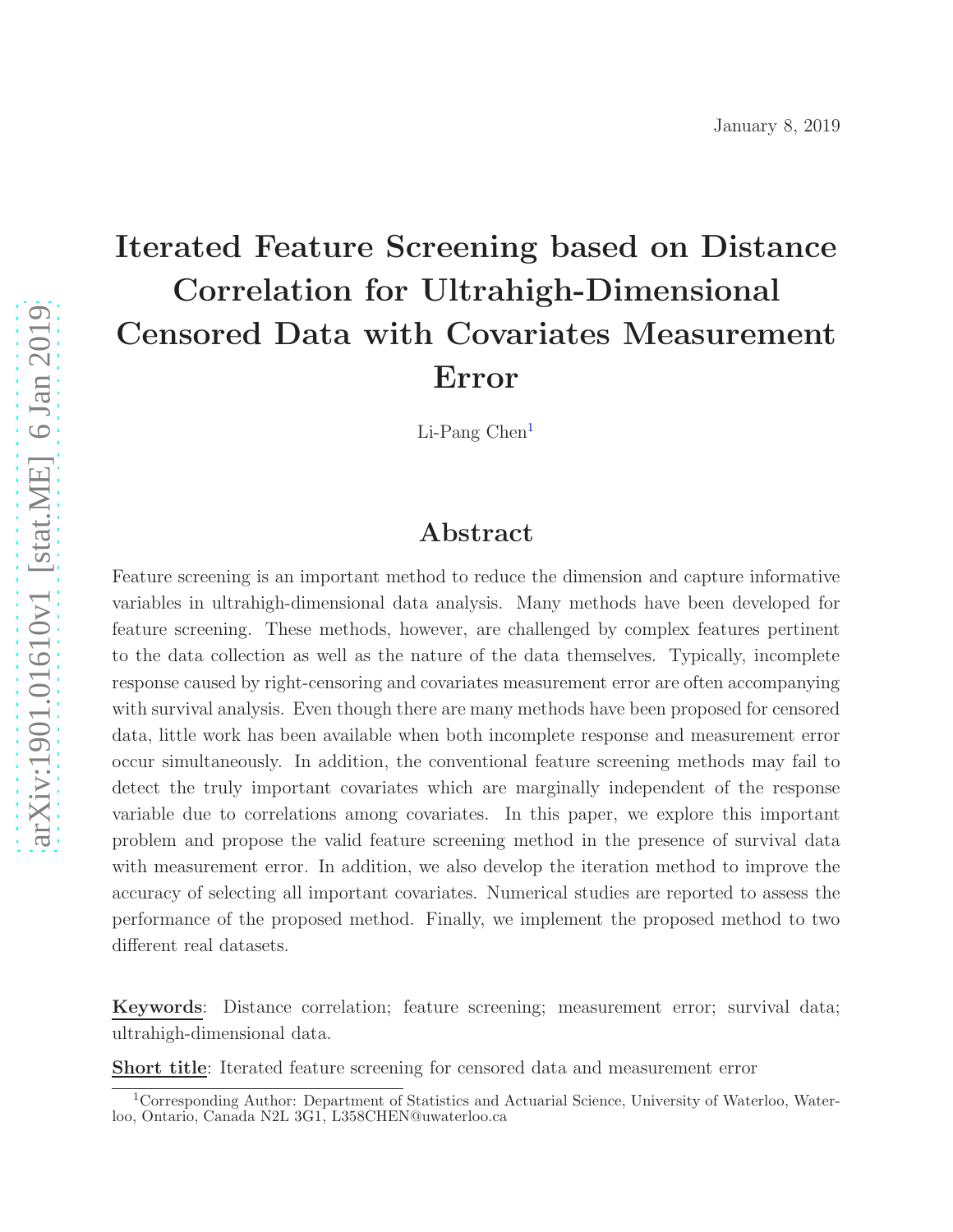### <span id="page-1-0"></span>1 Introduction

Ultrahigh-dimensional data appears in various scientific research areas, including genetic data, financial data, survival data, and so on. In regression analysis, ultrahigh-dimensional data is very difficult to analyze since it contains many unimportant variables in the sense that those variables are not highly correlated to the response. In addition, the covariance matrix of the variables is usually singular due to that the dimension of variables is ultra higher than the sample size. As a result, we should select the informative variables before constructing regression models. Moreover, to cope with ultrahigh dimensionality, the assumption of sparsity is imposed. In other words, there are only a small number of predicting variables associated with the response.

In the early development of variable selection, Akaike's Information Criterion (AIC) (Akaike 1973) and Bayesian Information Criterion (BIC) (Schwarz 1978) are two well-known conventional variable selection criteria. Those two methods aim to search over all possible combinations so that the optimal solution is achieved. However, in ultrahigh-dimensional data, it is near impossible to search the final model through all possible combinations of variables. In the two decades, some regularization methods have been proposed to select variables. Those methods include the LASSO (Tibshirani 1996), SCAD (Fan and Li 2001), LARS (Efron et al. 2004), elastic net (Zou and Hastie 2005), adaptive LASSO (Zou 2006), and Dantzig selector (Candes and Tao 2007) methods. However, those methods are mainly implemented in high-dimensional data but the dimension of variables is smaller than the sample size, and they may perform worse for ultrahigh-dimensional data.

To address ultrahigh-dimensional data with stable computation and accurate selection, Fan and Lv (2008) first proposed the sure independent screening (SIS) procedure for ultrahigh-dimensional linear model which utilized the Pearson correlation to rank the importance of each predictor. Hall and Miller (2009) developed the bootstrap procedure to rank the importance of each predictor based on Pearson correlation between the response and predictors. Fan et al. (2009) and Fan and Song (2010) considered to rank the importance of each predictor through marginal maximum likelihood. Different from the SIS method which specifies the model structure, Zhu et al. (2011) and Li et al. (2012) proposed the model-free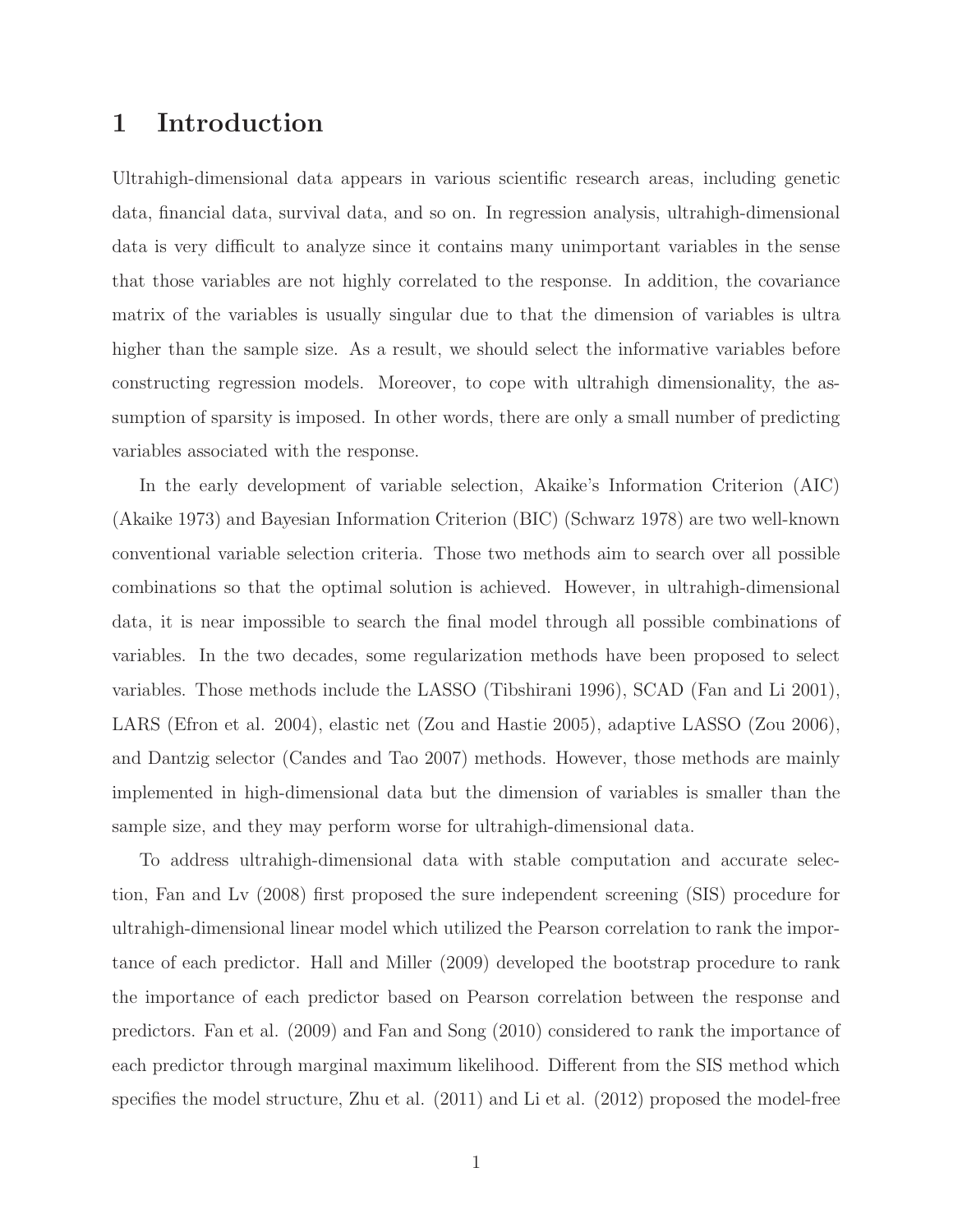feature screening to capture the informative covariates for the ultrahigh-dimensional data.

Even though feature screening methods for ultrahigh-dimensional data have been developed, the research gaps still exist. Specifically, in survival analysis with genetic data, the response (failure time) is usually incomplete due to *right-censoring* and the covariates are usually contaminated with *measurement error*. It is not trivial to implement the conventional feature screening methods to analyze such data. Actually, in the presence of the incomplete response (or survival data) and precise measurement, some valid methods have been proposed. To name a few, Fan et al. (2010) proposed SIS method but restricted on Cox model. Song et al. (2014) proposed the censored rank independence screening. Yan et al. (2017) proposed the Spearman rank correlation screening. Chen et al. (2018) developed the robust feature screening based on distance correlation. Chen et al. (2019) considered a model-free survival conditional feature screening. In the presence of measurement error, however, it is unknown that whether or not those existing methods can determine the "correct" features for the surrogate version of the covariates.

The other crucial issue is the *accuracy* of feature screening. Since conventional SIS methods rank the importance of each predictor through marginal utilities, then those methods may fail to detect truly important predictors which are marginally independent of the response due to correlations among predictors. The detailed example is deferred in Section [2.4.](#page-5-0) To overcome this problem, Fan and Lv (2008) proposed the iterative SIS method. Zhong and Zhu (2015) developed the iterated distance correlation to improve the accuracy of variable screening. These methods, however, are based on complete data and free of mismeasurement. For ultrahigh-dimensional survival data with measurement error in covariates, there is no method to deal with this problem. As a result, we mainly explore this important problem with both survival data and covariates measurement error incorporated. In our development, we first present the distance correlation with error correction for feature screening. Under such approach, the set of selected surrogate variables is the same as the set of selected unobserved variables. After that, we propose the valid iterated procedure with error correction to improve the accuracy of feature screening. In particular, our proposed method is free of model specification and free of specification of distribution for the covariates.

The remainder is organized as follows. In Section [2,](#page-3-0) we introduce the survival data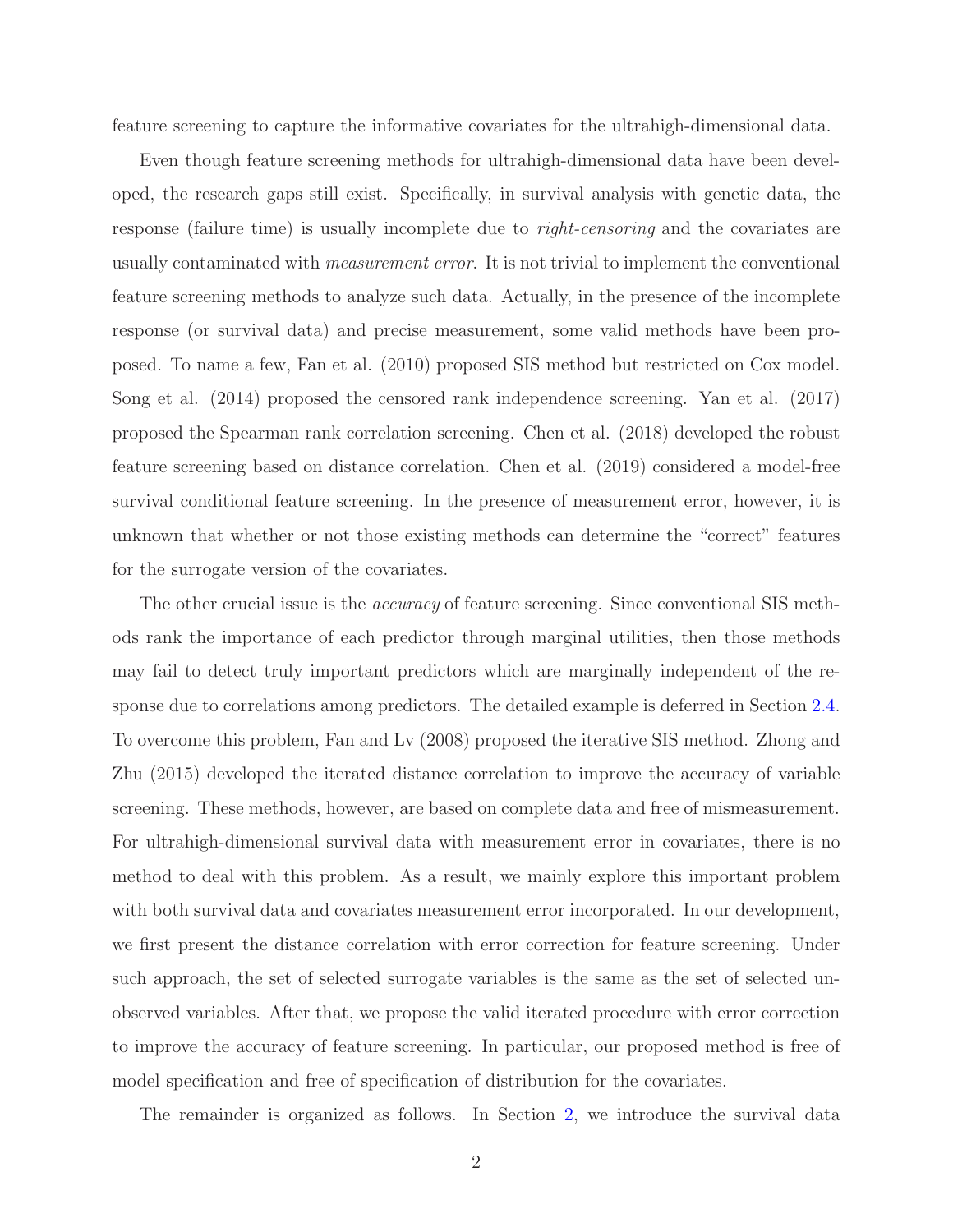with right-censoring, measurement error model and the distance correlation method. In Section [3,](#page-6-0) we propose the iteration algorithm of feature screening procedure for censored data and covariates measurement error. Empirical studies, including simulation results and real data analysis, are provided in Sections [4](#page-11-0) and [5,](#page-13-0) respectively. We conclude the article with discussions in Section [6.](#page-16-0)

# <span id="page-3-2"></span><span id="page-3-0"></span>2 Notation and Model

### 2.1 Survival Data

In survival analysis, the response  $T$  is usually incomplete due to the presence of the censoring time. Specifically, let T be the failure time and C be the censoring time. Then let  $Y =$  $\min\{T, C\}$  and denote  $\delta = \mathbb{I}(T \leq C)$ , where  $\mathbb{I}(\cdot)$  is the indicator function. Let X be the p-dimensional random vector of covariates. Suppose that we have a sample of  $n$  subjects and that for  $i = 1, \dots, n$ ,  $(Y_i, \delta_i, X_i)$  has the same distribution as  $(Y, \delta, X)$  and  $(y_i, \delta_i, x_i)$ represents realizations of  $(Y_i, \delta_i, X_i)$ . Let  $\tau$  denote a maximum support of the failure time. Some regular conditions are imposed.

- (C1)  $P(R_i(\tau) = 1) > 0$ , where  $\tau$  is an upper bound of failure times which is assumed to be finite and  $R_i(t) = \mathbb{I}(Y_i \geq t)$  is the risk set.
- (C2) Censoring time is non-informative. That is, the failure time and the censoring time are independent.

### 2.2 Measurement Error Model

Let  $X^*$  denote the surrogate, or observed covariate, of X. Let  $\Sigma_{X^*}$  and  $\Sigma_X$  be the covariance matrices of  $X^*$  and X, respectively. For  $i = 1, \dots, n$ ,  $(X_i^*, X_i)$  has the same distribution as  $(X^*, X)$ . Let  $(x_i^*)$ <sup>\*</sup>\*, x<sub>i</sub>) denote the realizations of  $(X^*_i, X_i)$ . In this paper, we focus on the the following measurement error model

<span id="page-3-1"></span>
$$
X_i^* = X_i + \epsilon_i \tag{1}
$$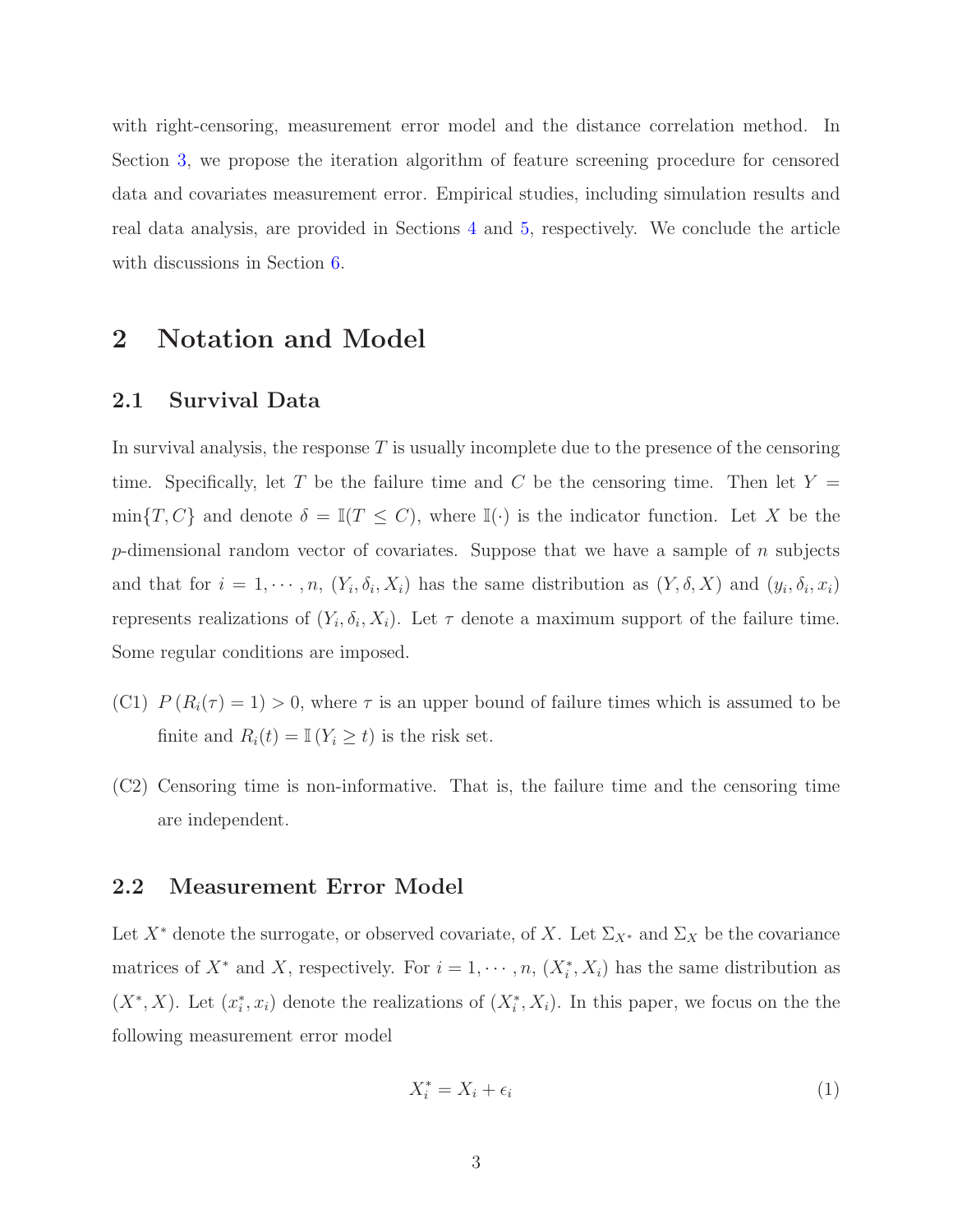for  $i = 1, \dots, n$ , where  $\epsilon_i$  is independent to  $\{X_i, T_i, C_i\}$ ,  $\epsilon_i \sim N(0, \Sigma_{\epsilon})$  with covariance matrix  $\Sigma_{\epsilon}$ . Here  $\Sigma_{\epsilon}$  can be known or unknown. Hence, to discuss  $\Sigma_{\epsilon}$  and its estimation, we consider the following three scenarios:

**Scenario I** :  $\Sigma_{\epsilon}$  is known.

In this scenario,  $\Sigma_{\epsilon}$  is a constant matrix. Therefore, it is straightforward to discuss the analysis.

**Scenario II** :  $\Sigma_{\epsilon}$  is unknown and repeated measurements is available.

Measurement error model [\(1\)](#page-3-1) with repeated measurement is given by

$$
X_{ir}^* = X_i + \epsilon_{ir}
$$

for  $i = 1, \dots, n$  and  $r = 1, \dots, n_i$ , where the  $\epsilon_{ir} \sim N(0, \Sigma_{\epsilon})$  and independent to  $\{(X_i, T_i, C_i)\}\.$  Using the method of moments, we estimate  $\Sigma_{\epsilon}$  by

<span id="page-4-0"></span>
$$
\widehat{\Sigma}_{\epsilon} = \frac{\sum_{i=1}^{n} \sum_{r=1}^{n_i} \left( X_{ir}^* - \bar{X}_{i}^* \right) \left( X_{ir}^* - \bar{X}_{i}^* \right)^{\top}}{\sum_{i=1}^{n} (n_i - 1)},
$$
\n(2)

where  $\bar{X}_i^* = \frac{1}{n_i}$  $\frac{1}{n_i}\sum_{i=1}^{n_i}$  $r=1$  $X_{ir}^*$ .

**Scenario III** :  $\Sigma_{\epsilon}$  is unknown and validation data is available.

Suppose that M is the subject sets for the main study containing n subjects and  $\mathcal V$ is the subject sets for the external validation study containing  $m$  subjects. Assume that  $M$  and  $V$  do not overlap. Therefore, the available data contain measurements  $\{(t_i, c_i, \delta_i, x_i^*) : i \in \mathcal{M}\}\)$  from the main study and  $\{(x_i, x_i^*) : i \in \mathcal{V}\}\)$  from the validation sample. Hence, for the measurement error model, we have

$$
X_i^* = X_i + \epsilon_i
$$

for  $i \in \mathcal{M} \cup \mathcal{V}$ , where the  $\epsilon_i \sim N(0, \Sigma_{\epsilon})$  and independent to  $\{(X_i, T_i, C_i)\}$ . In this case, applying the least square regression method gives

<span id="page-4-1"></span>
$$
\widehat{\Sigma}_{\epsilon} = \frac{1}{m-1} \sum_{i \in \mathcal{V}} e_i^{\top} e_i,\tag{3}
$$

where  $e_i = X_i^* - X_i$ .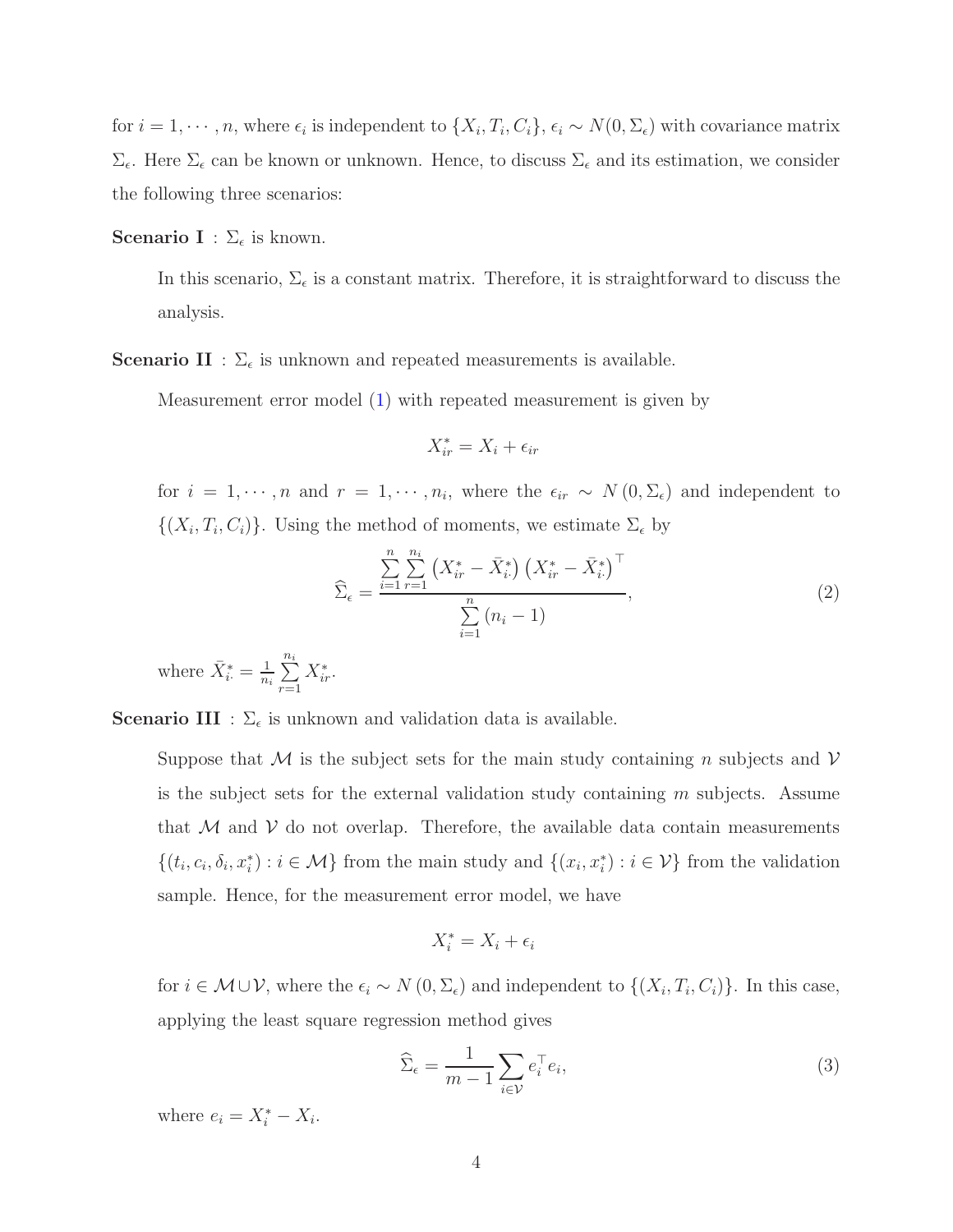#### <span id="page-5-3"></span>2.3 Review of the Distance Correlation Method

In this section, we briefly review the distance correlation (DC) method, which was first proposed by Székely et al.  $(2007)$ .

Let  $\phi_{\mu}(\cdot)$  and  $\phi_{\nu}(\cdot)$  denote the characteristic functions of two random vectors  $\mu$  and  $\nu$ , respectively, and let  $\phi_{\mu,\nu}(\cdot)$  be the joint characteristic function of  $\mu$  and  $\nu$ . Let  $\|\phi(\cdot)\|^2 =$  $\phi(\cdot)\bar{\phi}(\cdot)$  for any complex function  $\phi(\cdot)$ , where  $\bar{\phi}(\cdot)$  is the conjugate of  $\phi(\cdot)$ . The *distance covariance* between  $\mu$  and  $\nu$  is defined as

$$
d\text{cov}^{2}(\mu,\nu) = \int_{\mathbb{R}^{d_{\mu}+d_{\nu}}} ||\phi_{\mu,\nu}(r,s) - \phi_{\mu}(r)\phi_{\nu}(s)||^{2} w(r,s) dr ds,
$$

where  $d_{\mu}$  and  $d_{\nu}$  are dimensions of  $\mu$  and  $\nu$ , respectively, and

$$
w(r,s) = \left\{c_{d_{\mu}}c_{d_{\nu}}\left\|r\right\|_{d_{\mu}}^{1+d_{\mu}}\left\|s\right\|_{d_{\nu}}^{1+d_{\nu}}\right\}^{-1}
$$

with  $c_d = \pi^{(1+d)/2}/\Gamma\{(1+d)/2\}$  and  $||a||_d$  is the Euclidean norm of any vector  $a \in \mathbb{R}^d$ . Therefore, the DC is defined as

<span id="page-5-1"></span>
$$
dcorr(\mu, \nu) = \frac{dcov(\mu, \nu)}{\sqrt{dcov(\mu, \mu)dcov(\nu, \nu)}}.
$$
\n(4)

Székely et al. (2007) showed that two random vectors  $\mu$  and  $\nu$  are independent if and only if dcorr( $\mu, \nu$ ) = 0. This property motivates us to do the feature screening and identify which covariates are dependent with the response (e.g., Li et al. 2012). The detailed estimation of [\(4\)](#page-5-1) can be found in Li et al. (2012).

#### <span id="page-5-0"></span>2.4 Potential Problem in Conventional Screening Method

As discussed in Section [1,](#page-1-0) even though many feature screening methods have been proposed, those methods cannot capture all important variables due to that some variables are highly correlated with others. To see this problem explicitly, we consider the following regression model which was adopted by Fan and Lv (2008)

<span id="page-5-2"></span>
$$
T = X_1 + X_2 + X_3 - 3\sqrt{\rho}X_4 + \epsilon,\tag{5}
$$

where  $X = (X_1, \dots, X_p)^\top$  with  $p = 1000$  is a vector of covariates and each  $X_k$  is generated from the normal distribution with mean zero and unit variance. The correlations of all  $X_k$ except  $X_4$  are  $\rho$ , while  $X_4$  has the correlation  $\sqrt{\rho}$  with all other  $p-1$  variables.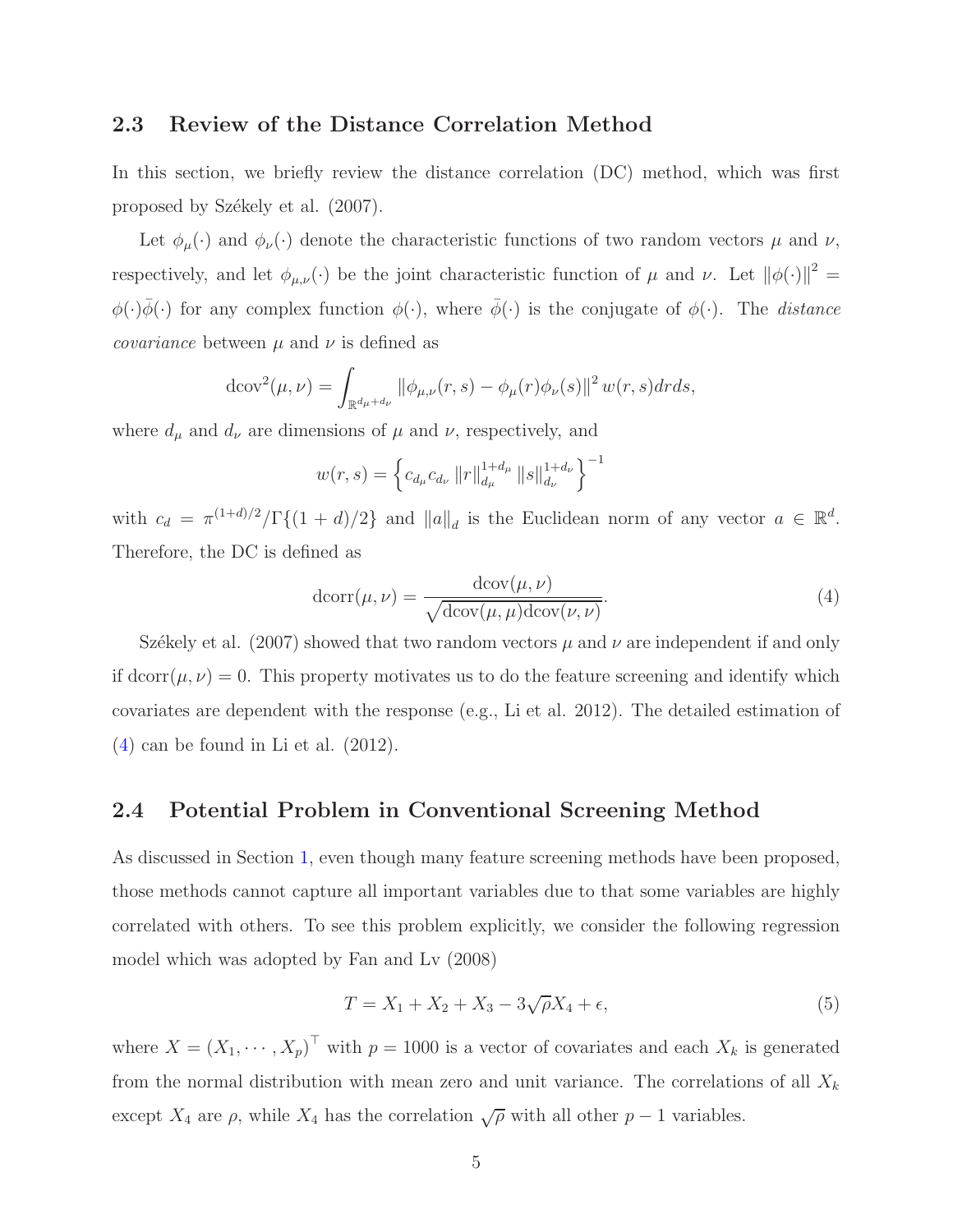<span id="page-6-2"></span>It is clear to see that variables  $X_k$  with  $k = 1, 2, 3, 4$  are included in model [\(5\)](#page-5-2). By the feature screening based on conventional distance correlation method, we can only identify  $X_1, X_2$  and  $X_3$ , while there is a large probability that  $X_4$  cannot be identified due to  $dcorr(X_4, Y) = 0.$ 

This simple example verifies that the conventional feature screening method fails to select whole important variables. To successfully identify the variable  $X_4$ , Fan and Lv (2008) proposed the iterated SIS method. Zhong and Zhu (2015) considered the iterated distance correlation method. In survival analysis, however, the response  $T$  in model [\(5\)](#page-5-2) is usually incomplete due to right-censoring. Therefore, in the presence of right-censoring, it is not trivial to implement those conventional methods to deal with survival data. In addition, the other challenge comes from the mismeasurement of covariates. Specifically, variables  $X_1$ - $X_4$  in model [\(5\)](#page-5-2) may be contaminated with measurement error, and we only have the surrogate variables  $X_1^*$ - $X_4^*$ . It is expected that the important variables with label 1-4 cannot be identified if we ignore the impact of mismeasurement. As a result, it is also crucial to take care the measurement error effect.

### <span id="page-6-1"></span><span id="page-6-0"></span>3 The Proposed Method

#### 3.1 Feature Screening for Censored Data and Measurement Error

To present the setting, we start from the unobserved covariate  $X$ .

Let  $F(t|x)$  denote the conditional distribution function of T given  $X = (X_1, \dots, X_p)^\top$ , and let

 $\mathcal{I}=\{k: F(t|x) \text{ is functionally dependent to } X_k \text{ for } t \in [0,\tau]\}$ 

denote the *active set* which contains all relevant predictors for the response T with  $q = |\mathcal{I}|$ and  $q < n$ , and  $\mathcal{I}^c$  is the complement of  $\mathcal I$  which contains all irrelevant predictors for the response T. In this case, let  $X_{\mathcal{I}} = \{X_k : k \in \mathcal{I}\}\$  denote the vector containing all the active predictors, and let  $X_{\mathcal{I}^c} = \{X_k : k \in \mathcal{I}^c\}$  be the vector containing all the irrelevant predictors.

If Y is complete, i.e.,  $Y = T$ , then it is straightforward to implement conventional methods to determine the active set. However, if  $Y$  is incomplete, i.e., right-censoring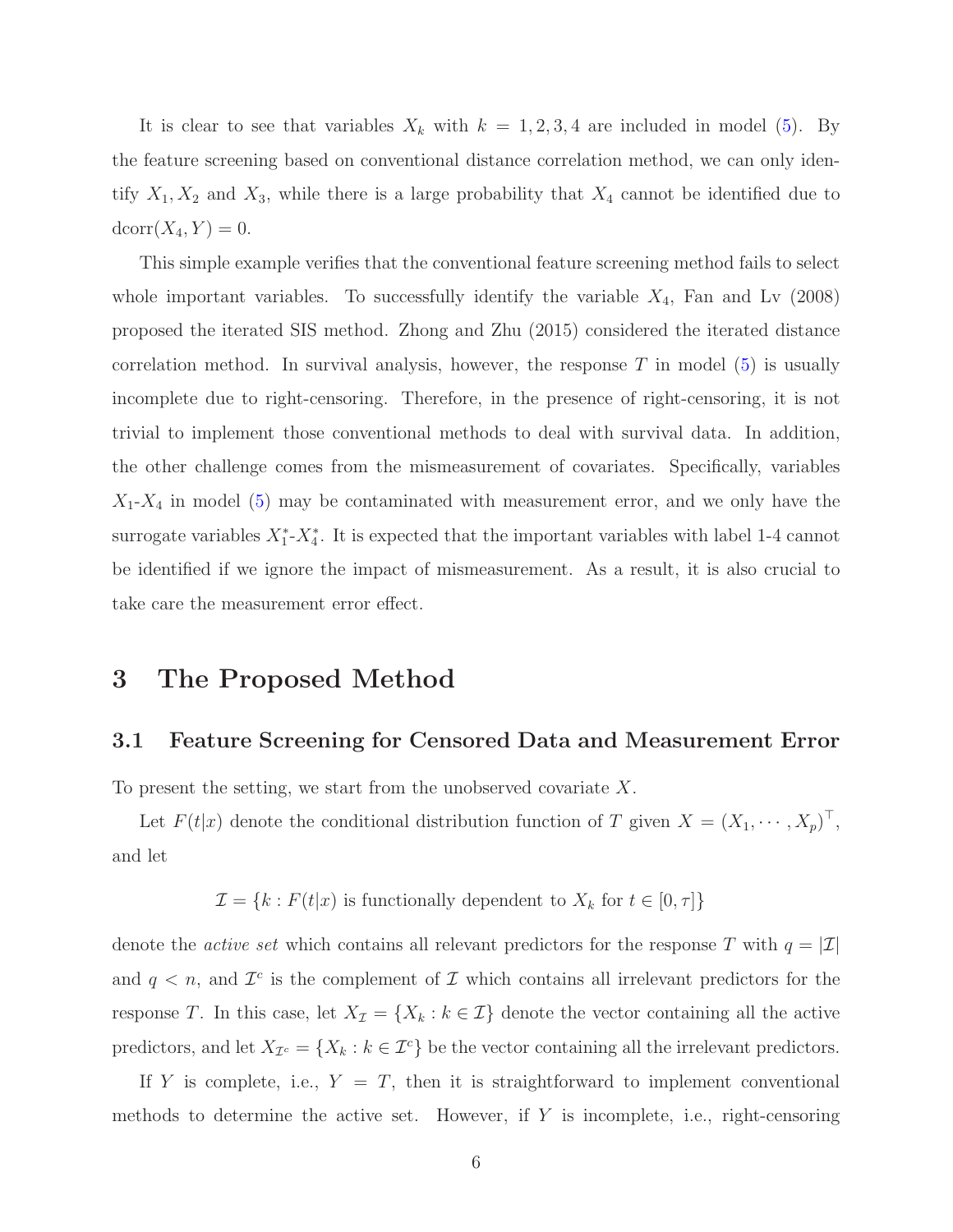occurs, then we impute  $Y$  by (Buckley and James 1979)

$$
Y^* = \delta Y + (1 - \delta)E(T|\delta = 0),
$$

indicating that  $E(Y^*) = E(T)$  (Miller 1981, p. 151). In addition, by Condition (C1) in Section [2.1,](#page-3-2)  $E(T|\delta = 0)$  can be written as

$$
E(T|\delta = 0) = E(T|\tau > T > Y)
$$
  
= 
$$
\int_{y}^{\tau} t \frac{f_T(t)}{P(\tau > T > y)} dt
$$
  
= 
$$
\int_{y}^{\tau} \frac{t f_T(t)}{1 - F_T(y)} dt
$$
  
= 
$$
\frac{1}{1 - F_T(y)} \left[ \{ \tau - y F_T(y) \} - \int_{y}^{\tau} F_T(t) dt \right],
$$

where  $f_T(\cdot)$  and  $F_T(\cdot)$  are the density and distribution functions of T, respectively. Moreover,  $F_T(\cdot)$  can be estimated by

$$
\widehat{F}_T(y) = \frac{1}{n} \sum_{i=1}^n \frac{\delta_i}{\widehat{G}(Y_i)} I(Y_i \le y),
$$

where  $\widehat{G}(y)$  is the Kaplan-Meier estimator of  $G(y) = P(C \ge y)$ . As a result, the estimator of  $E(T|\delta = 0)$ , denoted as  $E(\widetilde{T|\delta} = 0)$ , is determined by replacing  $F_T (y)$  with  $\widehat{F}_T (y)$ , and thus, we have

$$
\widetilde{Y}^* = \delta Y + (1 - \delta) E \left( \widetilde{T|\delta} = 0 \right).
$$

Finally, the crucial target is the determination of the active set  $\mathcal{I}$ . In the presence of measurement error, we adopt the DC method described in Section [2.3](#page-5-3) with modification. Let  $\phi_Y(r) = E \{ \exp(i r Y^*) \}$  denote the characteristic function of  $Y^*$ , where **i** is a complex number with  $\mathbf{i}^2 = -1$ . Define

$$
\phi_{X^*}(s) = E\left\{\exp\left(\mathbf{i} s^\top X^*\right)\right\} \exp\left(\frac{1}{2} s^\top \Sigma_\epsilon s\right)
$$

and

$$
\phi_{Y,X^*}(r,s) = E \left\{ \exp \left( \mathbf{i} r Y^* + \mathbf{i} s^\top X^* \right) \right\} \exp \left( \frac{1}{2} s^\top \Sigma_{\epsilon} s \right).
$$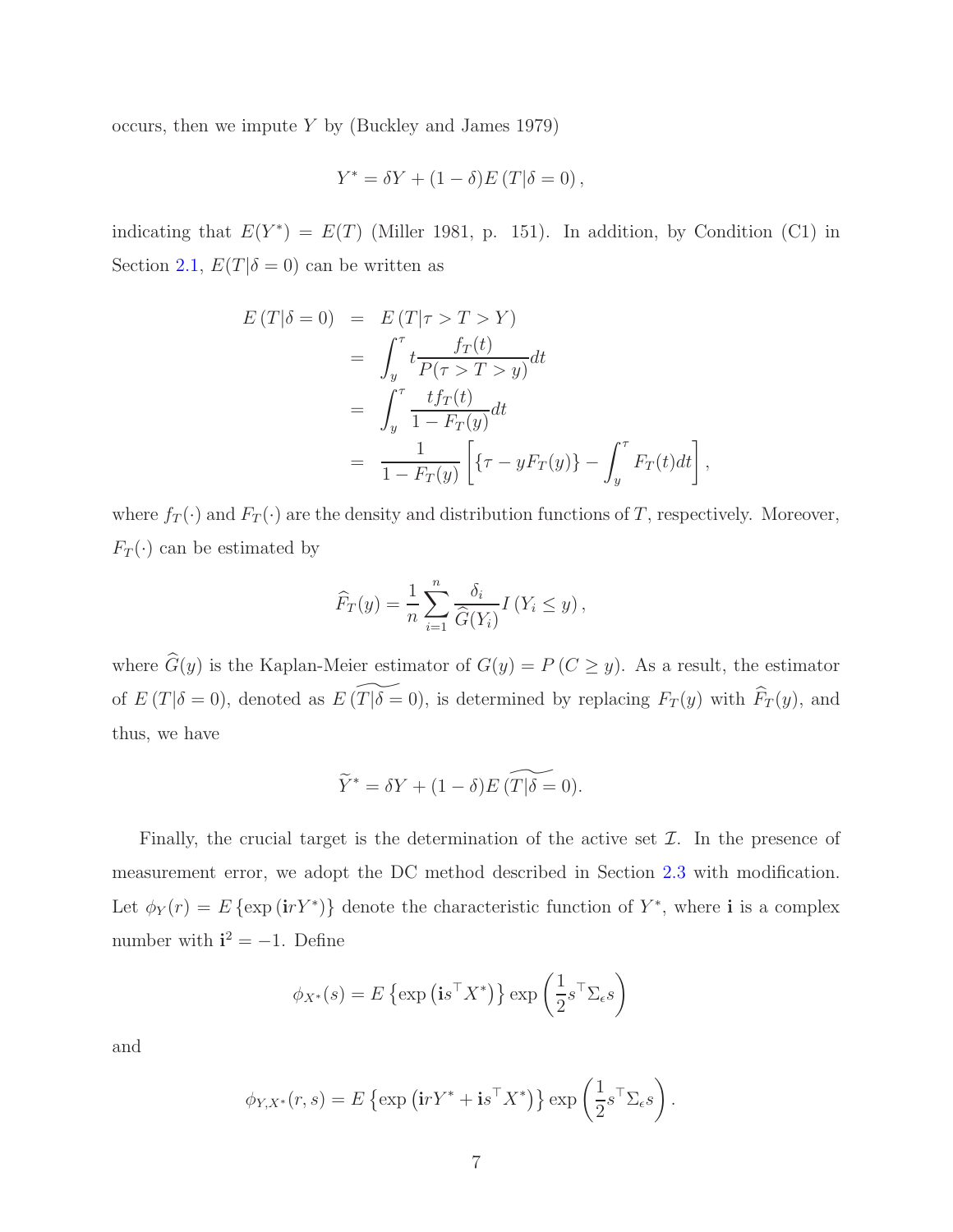If  $\Sigma_{\epsilon}$  is unknown, then it can be estimated based on repeated measurement or validation in [\(2\)](#page-4-0) or [\(3\)](#page-4-1). Therefore, we define

$$
d\text{cov}^*(Y^*, X^*) = \int_{\mathbb{R}^{1+p}} \|\phi_{Y,X^*}(r,s) - \phi_Y(r)\phi_{X^*}(s)\|^2 w(r,s) dr ds
$$

and

$$
dcorr^{*}(Y^{*}, X^{*}) = \frac{dcov^{*}(Y^{*}, X^{*})}{\sqrt{dcov^{*}(Y^{*}, Y^{*})dcov^{*}(X^{*}, X^{*})}}.
$$
\n(6)

As a result, to select features, it suffices to consider

<span id="page-8-0"></span>
$$
\omega_k = \text{dcorr}^* \left( Y^*, X_k^* \right) \tag{7}
$$

for  $k = 1, \dots, p$ , and the corresponding estimator is

<span id="page-8-1"></span>
$$
\widehat{\omega}_k = \widehat{\text{dcorr}}^* \left( \widetilde{Y}^*, X_k^* \right). \tag{8}
$$

As suggested by Li et al. (2012), let the threshold value be  $cn^{-\zeta}$  for some constants c and  $\zeta$ , then the estimated active set is given by

$$
\widehat{\mathcal{I}} = \left\{ k : \widehat{\omega}_k \ge c n^{-\zeta}, k = 1, \cdots, p \right\}.
$$
\n(9)

To see the validity of the criterion [\(7\)](#page-8-0), we have the following theorem:

**Theorem 3.1** *Active features based on*  $X^*$  *and* X *are the same. That is, for every*  $k =$  $1, \cdots, p$ *,* 

$$
dcorr^* (Y^*, X_k^*) > 0 \Longleftrightarrow dcorr (Y^*, X_k) > 0
$$

*or*

$$
dcorr^*(Y^*, X_k^*) = 0 \Longleftrightarrow dcorr(Y^*, X_k) = 0,
$$

where  $dcorr(Y^*, X_k)$  *is determined by implementing*  $Y^*$  *and*  $X_k$  *to*  $(4)$ *.* 

Generally speaking, Theorem [3.1](#page-8-1) suggests that based on the feature selection criterion  $(7)$ , the true and surrogate covariates share the same active set  $\mathcal{I}$ . Furthermore, similar derivation in Li et al. (2012) yields that  $\hat{\mathcal{I}}$  has the sure screening property in this sense that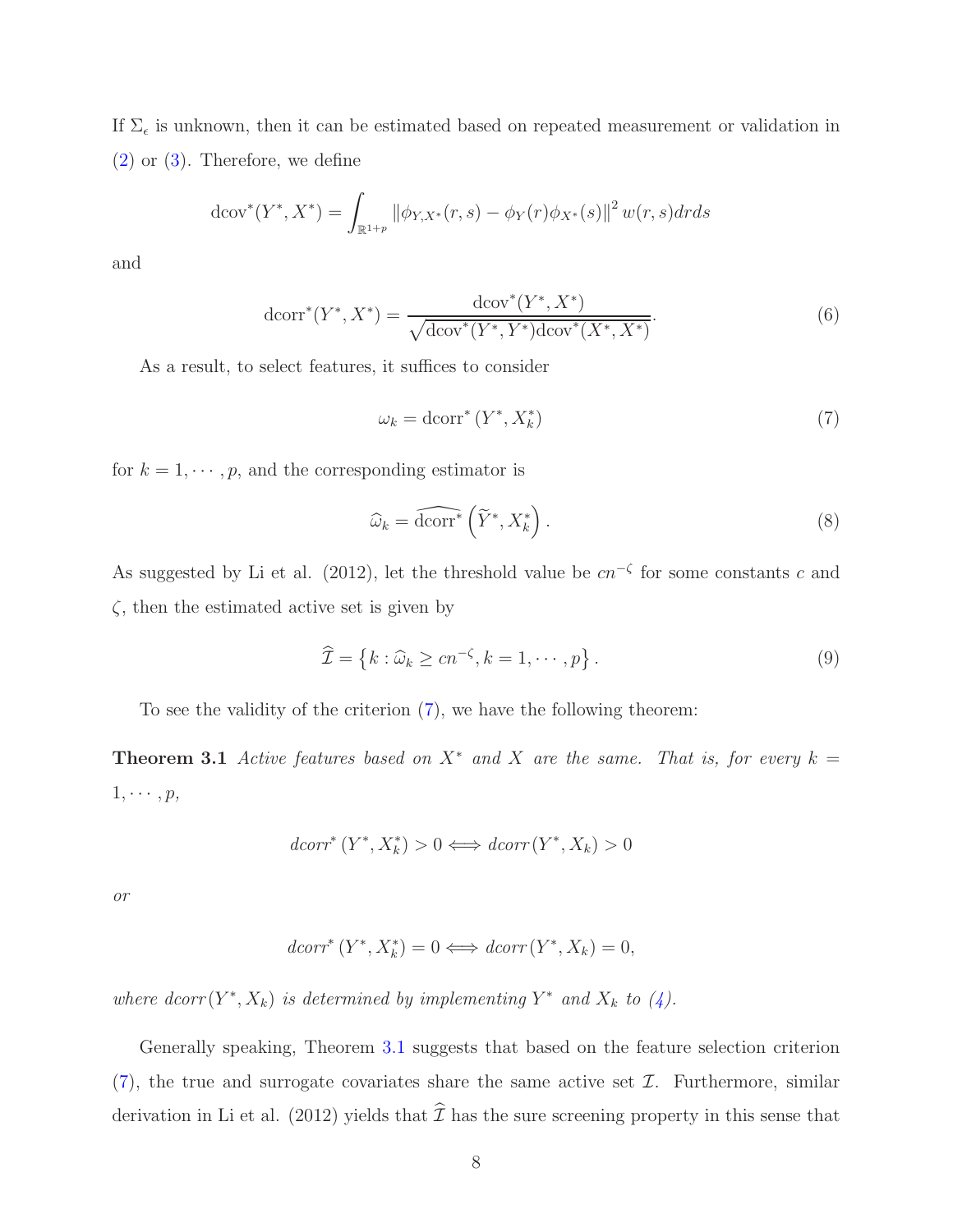$P\left(\right)$  $\bot \subseteq \bot$  $\Rightarrow$  1 as  $n \rightarrow \infty$ . Therefore, we can decompose the measurement error model [\(1\)](#page-3-1) by

<span id="page-9-2"></span><span id="page-9-0"></span>
$$
X_{i,\mathcal{I}}^* = X_{i,\mathcal{I}} + \epsilon_{i,\mathcal{I}} \tag{10a}
$$

$$
X_{i,\mathcal{I}^c}^* = X_{i,\mathcal{I}^c} + \epsilon_{i,\mathcal{I}^c},\tag{10b}
$$

where  $X_i^* = \left(X_{i,\mathcal{I}}^*, X_{i,\mathcal{I}^c}^{*\top}\right)^{\top}$ ,  $X_i = \left(X_{i,\mathcal{I}}^{\top}, X_{i,\mathcal{I}^c}^{\top}\right)^{\top}$ , and  $\epsilon_i = \left(\epsilon_{i,\mathcal{I}}^{\top}, \epsilon_{i,\mathcal{I}^c}^{\top}\right)^{\top}$ . The covariance matrix  $\Sigma_{\epsilon}$  can be further decomposed as

$$
\Sigma_{\epsilon} = \left( \begin{array}{cc} \Sigma_{\epsilon_{\mathcal{I}}} & \Sigma_{\epsilon_{\mathcal{I}\mathcal{I}^c}} \\ \Sigma_{\epsilon_{\mathcal{I}\mathcal{I}^c}}^{\top} & \Sigma_{\epsilon_{\mathcal{I}^c}} \end{array} \right),
$$

where  $\Sigma_{\epsilon_{\mathcal{I}}}$  is the  $q \times q$  covariance matrix based on [\(10a\)](#page-9-0),  $\Sigma_{\epsilon_{\mathcal{I}}c}$  is the  $(p-q) \times (p-q)$  covariance matrix based on [\(10b\)](#page-9-0), and  $\Sigma_{\epsilon_{\mathcal{I}Ic}}$  is the  $q \times (p-q)$  covariance matrix based on the interaction of  $(10a)$  and  $(10b)$ .

### <span id="page-9-1"></span>3.2 Iteration Algorithm

As motivated by example in Section [2.4,](#page-5-0) directly implementing [\(7\)](#page-8-0) may lose some important variables. To increase the probability of selecting all important variables, we modify the selection criterion [\(7\)](#page-8-0) and develop the iterated feature screening procedure.

The key idea is as follows: We first implement the feature screening criterion [\(7\)](#page-8-0) to determine  $X_{\mathcal{I}}$  and  $X_{\mathcal{I}^c}$ . It is noted that there exist some potential important variables in  $\mathcal{I}^c$ but not be identified. Therefore, to determine the other important variables in  $\mathcal{I}^c$ , a natural way is to remove the correlations of  $X_{\mathcal{I}^c}$  and  $X_{\mathcal{I}}$  by regressing  $X_{\mathcal{I}^c}$  onto  $X_{\mathcal{I}}$ . As a result, the residuals obtained from such linear regression are then uncorrelated with  $X_{\mathcal{I}}$ . Therefore, other important variables in  $\mathcal{I}^c$  can be identified by residuals and  $Y^*$ .

Specifically, to present the idea explicitly, we provide the following iteration algorithm:

#### Step 1: *Initial determination of the active set*.

Let  $\mathbf{X}^* = (\mathbf{X}_1^*, \cdots, \mathbf{X}_p^*)$  denote the  $(n \times p)$  covariate matrix, where  $\mathbf{X}_k^*$  is a ndimensional vector of kth covariate with  $k = 1, \dots, p$ .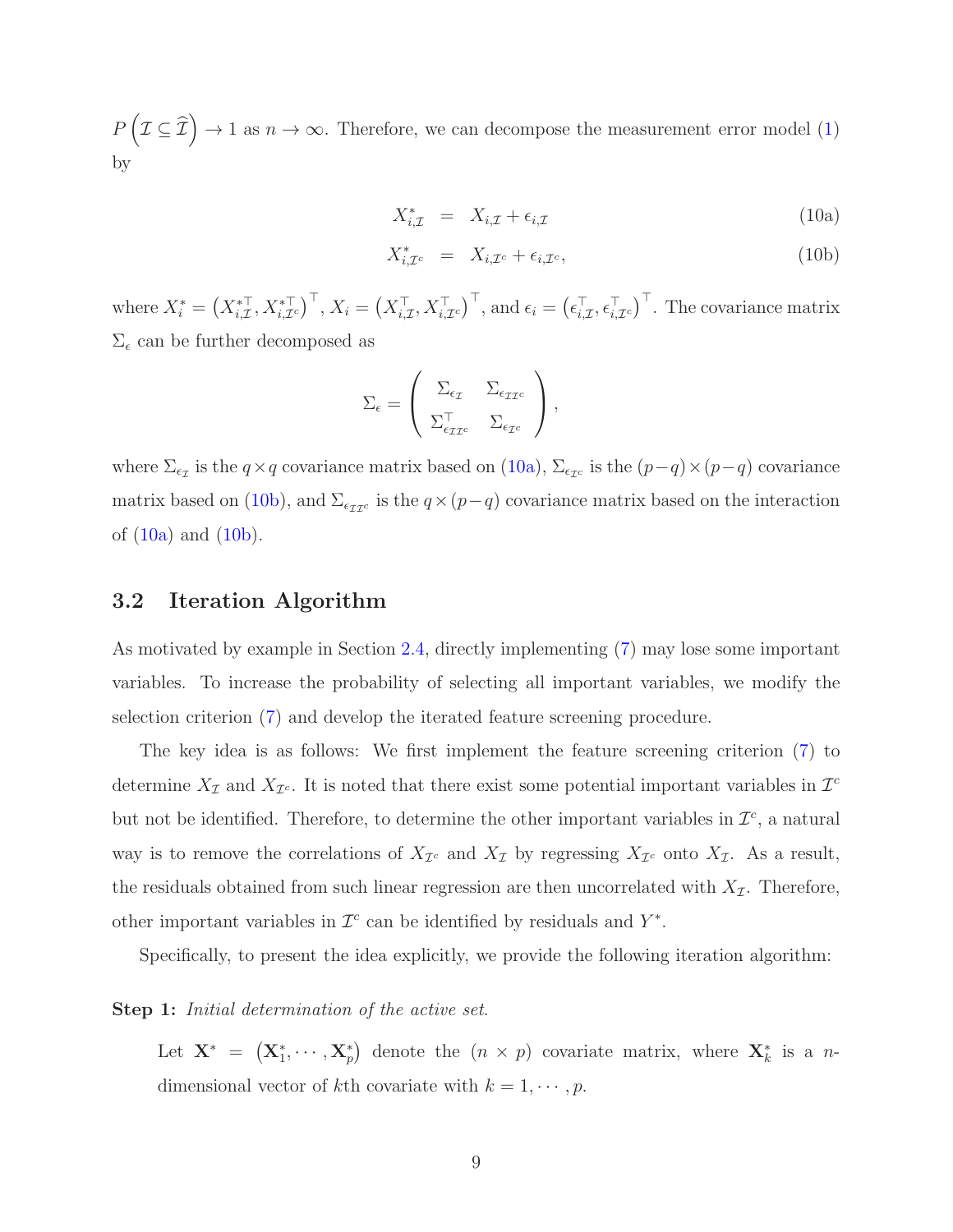In this stage, we first implement  $(7)$  to determine the initial active set  $\mathcal I$  and the corresponding relevant covariate is  $\mathbf{X}_{\mathcal{I}}^*$  with dimension  $n \times |\mathcal{I}|$ . Let  $\mathbf{X}_{\mathcal{I}^c}^*$  denote the irrelevant covariates matrix with dimension  $n \times (p - |\mathcal{I}|)$  such that  $\mathbf{X}^* = (\mathbf{X}_{\mathcal{I}}^*, \mathbf{X}_{\mathcal{I}^c}^*)$ . In addition, based on feature selection criterion [\(7\)](#page-8-0) and Theorem [3.1,](#page-8-1) the active set based on the surrogate variables is equal to the set based on the true covariates. Therefore, we also have  $\mathbf{X} = (\mathbf{X}_{\mathcal{I}}, \mathbf{X}_{\mathcal{I}^c}).$ 

#### Step 2: *Improvement*.

In this stage, we aim to search other important variables in  $\mathcal{I}^c$ . Our main approach is to regress  $\mathbf{X}_{\mathcal{I}^c}$  onto  $\mathbf{X}_{\mathcal{I}}$  and update the active set through the residual.

In this paper, we consider the multivariate linear regression model and the ordinary least square is given by

$$
Q(\beta) \triangleq \left\| \mathbf{X}_{\mathcal{I}^c} - \mathbf{X}_{\mathcal{I}} \beta \right\|^2,
$$

where  $\|\cdot\|$  is the L<sub>2</sub>-norm and  $\beta$  is the parameter matrix with dimension  $|\mathcal{I}| \times (p - |\mathcal{I}|)$ . The corresponding score function is

$$
U(\beta) \triangleq \frac{\partial Q(\beta)}{\partial \beta} \propto \mathbf{X}_{\mathcal{I}}^{\top} \left( \mathbf{X}_{\mathcal{I}^c} - \mathbf{X}_{\mathcal{I}} \beta \right).
$$

However, in the presence of covariates measurement error, we only observe  $\mathbf{X}_{\mathcal{I}}^*$  and  $\mathbf{X}_{\mathcal{I}^c}^*$ , then the score function becomes

<span id="page-10-1"></span>
$$
U^*(\beta) \propto \mathbf{X}_{\mathcal{I}}^{*\top} \left( \mathbf{X}_{\mathcal{I}^c}^* - \mathbf{X}_{\mathcal{I}}^* \beta \right). \tag{11}
$$

It is well known that directly solving  $U^*(\beta) = 0$  may incur the estimator of  $\beta$  with tremendous bias (e.g., Carroll et al. 2006). Instead, by the simple calculation, we obtain

<span id="page-10-0"></span>
$$
U^{**}(\beta) = \mathbf{X}_{\mathcal{I}}^{*T} \mathbf{X}_{\mathcal{I}^c}^* - \mathbf{X}_{\mathcal{I}}^{*T} \mathbf{X}_{\mathcal{I}}^* \beta - \Sigma_{\epsilon_{\mathcal{I} \mathcal{I}^c}} + \Sigma_{\epsilon_{\mathcal{I}}} \beta \tag{12}
$$

such that

$$
E\left\{U^{**}(\beta)|\mathbf{X}\right\}=U(\beta),
$$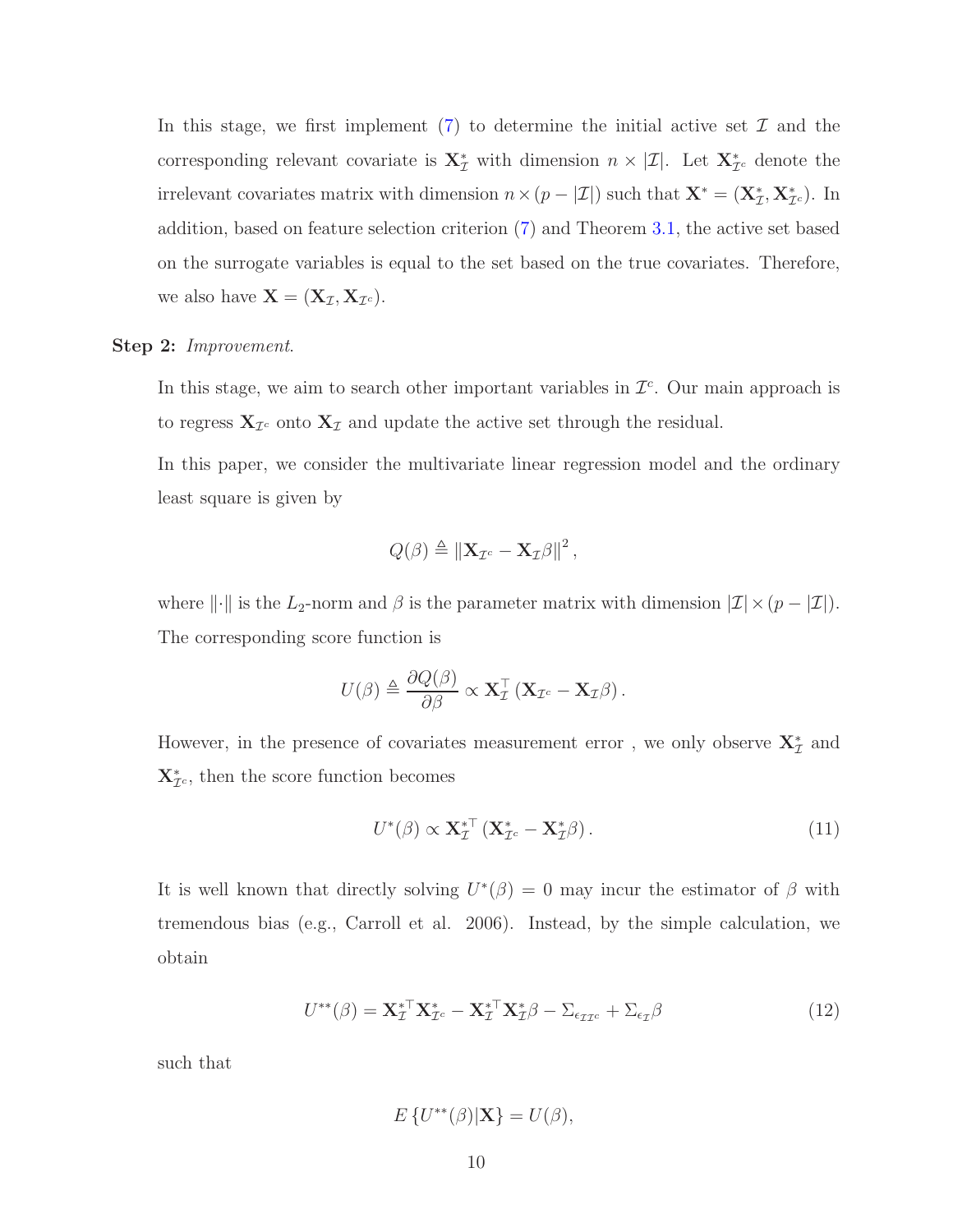indicating that  $U^{**}(\beta)$  is the suitable score function which corrects error-prone variables. Therefore, the estimator of  $\beta$  based on [\(12\)](#page-10-0) is given by

<span id="page-11-1"></span>
$$
\widehat{\beta} = \left(\mathbf{X}_{\mathcal{I}}^{*T} \mathbf{X}_{\mathcal{I}}^{*} - \Sigma_{\epsilon_{\mathcal{I}}}\right)^{-1} \left(\mathbf{X}_{\mathcal{I}}^{*T} \mathbf{X}_{\mathcal{I}^c}^{*} - \Sigma_{\epsilon_{\mathcal{I}\mathcal{I}^c}}\right). \tag{13}
$$

Based on [\(13\)](#page-11-1) and the surrogate variables, define

$$
\mathbf{X}_{\text{new}}^* = \mathbf{X}_{\mathcal{I}^c}^* - \mathbf{X}_{\mathcal{I}}^* \widehat{\beta}.\tag{14}
$$

In fact,  $\mathbf{X}_{\text{new}}^*$  is an exact formulation of the residual and thus  $\mathbf{X}_{\text{new}}^*$  contains the covariate information in  $\mathcal{I}^c$  and is uncorrelated to  $\mathbf{X}_{\mathcal{I}}$ . Therefore, implementing [\(7\)](#page-8-0) with  $\mathbf{X}^*_{\text{new}}$  gives the active set  $\mathcal{I}_1$  based on  $\mathbf{X}^*_{\text{new}}$ .

Step 3: *Update of the active set*.

Update the active set  $\mathcal{I}$  by  $\mathcal{I} \cup \mathcal{I}_1$  and continue Step 2 until no more covariate is included. Finally, the final model is  $\mathcal{I}$ .

In practice, as suggested in Yan et al. (2017), Chen et al. (2019) and among others, we can specify the size of the active set  $\mathcal I$  to be  $q = \left[\frac{n}{\log(n)}\right]$  $\Big],$  where  $[\cdot]$  stands for the floor function. In this sense, based on the iteration algorithm, we can first select variables with size  $q_1 < q$  in Step 1, and then determine the variables with size  $q - q_1$  in Step 2.

### <span id="page-11-0"></span>4 Simulation Studies

### 4.1 Simulation Setup

Let  $n = 400$  denote the sample size. Let  $X = (X_1, \dots, X_p)^T$  with  $p = 2000, 4000,$  or 6000 denote a p-dimensional vector of covariates which is generated from the normal distribution with mean zero and the covariance matrix  $\Sigma_X$  with the diagonal elements being one and the non-diagonal elements being the correlations of all  $X_k$  with  $k = 1, \dots, p$ . Similar to the setting with an example in Section [2.4,](#page-5-0) we specify the correlations of all  $X_k$  except  $X_4$  to be ρ, while  $X_4$  has the correlation  $\sqrt{\rho}$  with all other  $p-1$  variables. We consider  $\rho = 0.5$  or 0.8.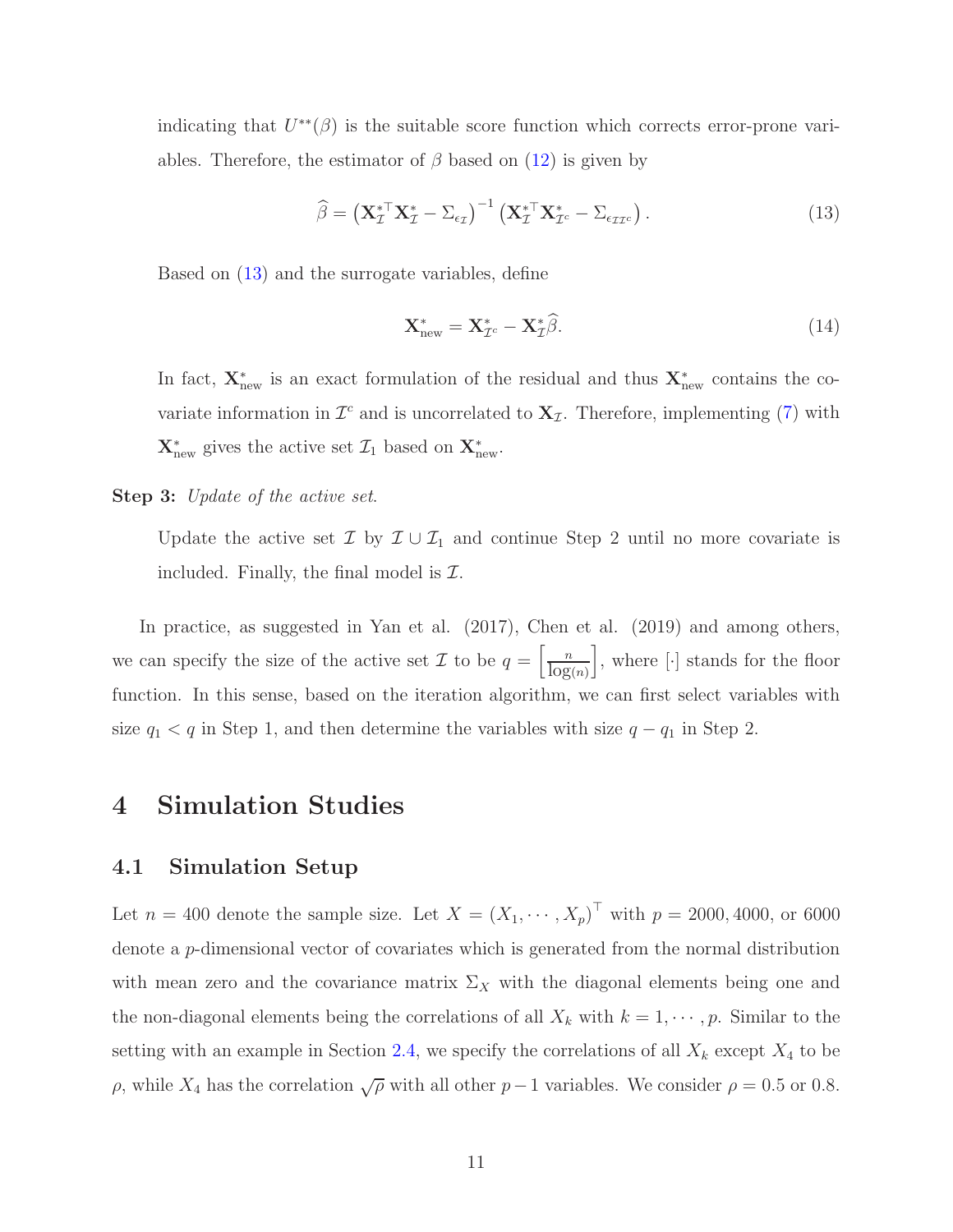The failure time is generated by the following model:

$$
T = \exp(X_1 + X_2 + X_3 - 3\sqrt{\rho}X_4 + \eta).
$$

Specifying the distribution of the error term  $\eta$  gives some commonly used survival models. In this paper, we consider the extreme value distribution for the proportional hazards (PH) model and the logistic distribution for the proportional odds (PO) model. The censoring time C is generated from the uniform distribution  $U(0, \tau_C)$  where  $\tau_C$  is a constant such that the censoring rate is approximately 50%. As a result, we have  $Y = \min\{T, C\}$  and  $\delta = \mathbb{I}(T \leq C)$ . For  $i = 1, \dots, n$ , the survival data is  $(Y_i, \delta_i, X_i)$ .

For the measurement error model [\(1\)](#page-3-1), let  $\epsilon_i$  be generated from the normal distribution with mean zero and the diagonal matrix  $\Sigma_{\epsilon}$  with entries being  $\sigma_{\epsilon}^2 = 0.15, 0.5$ , or 0.75. If  $\Sigma_{\epsilon}$ is unknown, then the following two scenarios are considered as additional information:

#### Scenario 1: Repeated measurement

For  $i = 1, \dots, n$  and  $r = 1, \dots, n_i$  with  $n_i = 2, X_i$  and  $\epsilon_{ir}$  are again be generated from  $N(0, \Sigma_X)$  and  $N(0, \Sigma_{\epsilon})$ , respectively, and  $X_{ir}^*$  is generated by

$$
X_{ir}^* = X_i + \epsilon_{ir}
$$

for  $i = 1, \dots, n$  and  $r = 1, \dots, n_i$ . As a result,  $\Sigma_{\epsilon}$  can be estimated by [\(2\)](#page-4-0).

#### Scenario 2: Validation data

For  $i = 1, \dots, m$  with  $m = 100$ ,  $X_i$  and  $\epsilon_i$  are again be generated from  $N(0, \Sigma_X)$  and  $N(0, \Sigma_{\epsilon})$ , respectively, and  $X_i^*$  is generated by

$$
X_i^* = X_i + \epsilon_i
$$

for  $i = 1, \dots, m$ . Therefore,  $\widehat{\Sigma}_{\epsilon}$  can be estimated by [\(3\)](#page-4-1).

Finally, we repeat simulation 1000 times in each setting.

### 4.2 Simulation Results

To evaluate the finite-sample performance of the proposed method, we consider the proportion that *each active covariates is selected* out of 1000 simulations which is denoted by  $P_s$ ,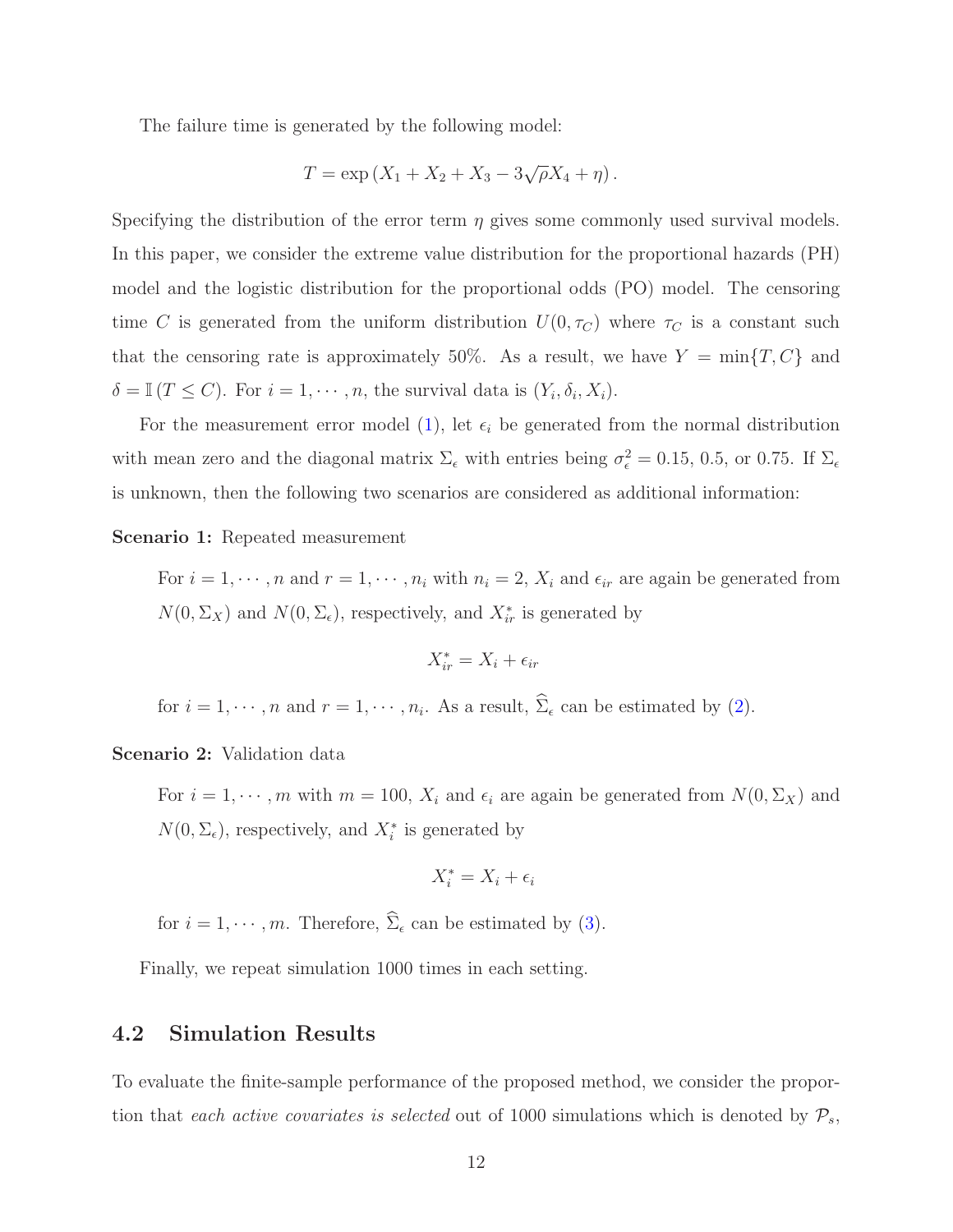and the proportion that *all active covariates are selected* out of 1000 simulations which is denoted by  $\mathcal{P}_a$ . In addition, for the comparisons, we also examine the *naive estimator*, which is derived by directly implementing the observed covariates  $X_i^*$  and taking iteration through [\(11\)](#page-10-1). For two different survival models and several settings of  $\Sigma_{\epsilon}$ , we compare the results obtained from applying the proposed method to the surrogate covariates as opposed to the estimators obtained from fitting the data with the true covariate measurements.

The numerical results are placed in Tables [1-](#page-21-0)[3.](#page-23-0) Since feature screenings based on the naive and proposed methods use the same criterion [\(7\)](#page-8-0), so the screening result are the same. Furthermore, the results of feature screening based on the true covariates  $X$  are similar to the results based on the surrogate covariates  $X^*$  regardless values of  $\rho$  and  $\sigma_{\epsilon}^2$ . It also verifies Theorem [3.1.](#page-8-1) However, the feature screening method can successfully select variables  $X_1, X_2$  and  $X_3$  with high probability, but  $X_4$  is selected with low proportion. This result is consistent with the example in Section [2.4.](#page-5-0) On the contrary, from Tables [1-](#page-21-0)[3,](#page-23-0) we can see that the iterated feature screening method based on corrected score function [\(12\)](#page-10-0) successfully identify the variable  $X_4$  with high proportion. This result is parallel to the case that the true covariate is implemented. On the other hand, even the iterated feature screening method is implemented,  $X_4$  cannot be identified if the measurement error effect is not corrected appropriately. This result is verified by the naive method with the usage of [\(11\)](#page-10-1).

### <span id="page-13-1"></span><span id="page-13-0"></span>5 Data Analysis

#### 5.1 Analysis of The Mantle Cell Lymphoma Microarray Data

We first illustrate the proposed methods by an application to the mantle cell lymphoma microarray dataset, available from <http://llmpp.nih.gov/MCL/>. The dataset contains the survival time of 92 patients and the gene expression measurements of 8810 genes for each patient. However, we only concern 6312 genes after deleting 2498 ones appearing to be missing. During the follow-up, 64 patients died of mantle cell lymphoma and the other 28 ones were censored, causing 36% censoring ratio. The aim of the study was to formulate a molecular predictor of survival after chemotherapy for the disease.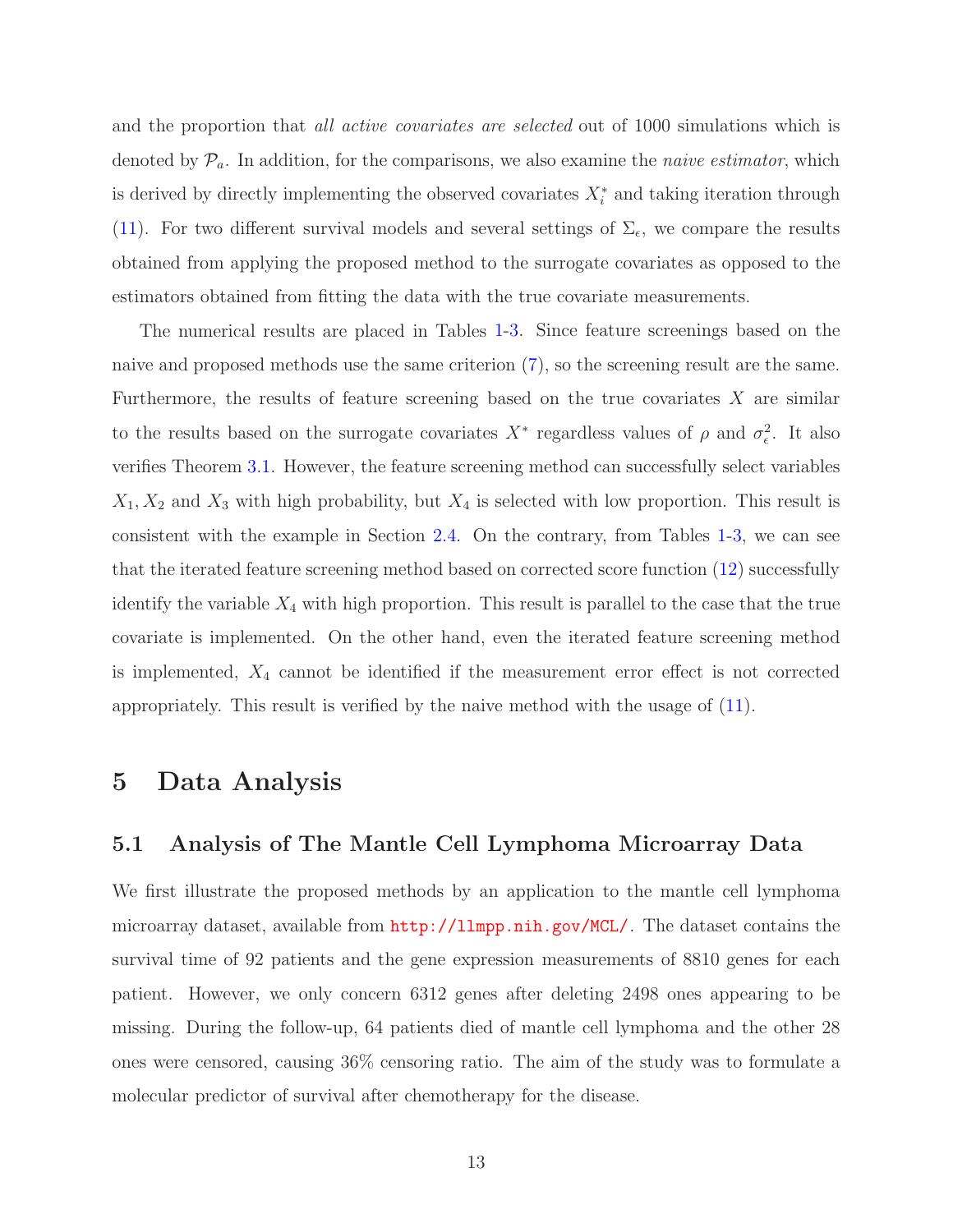Since this dataset contains no information to characterize the degree of measurement error that is accompanying with the gene expressions, here we conduct sensitivity analyses to investigate the measurement error effects on analysis results. Specifically, let  $\Sigma$  be the covariance matrix of the gene expressions. For sensitivity analyses, we consider  $\Sigma + \Sigma_e$  to be the covariance matrix for the measurement error model [\(1\)](#page-3-1), where  $\Sigma_e$  is the diagonal matrix with diagonal elements being a common value  $\sigma_e^2$ , which is specified as  $\sigma_e^2 = 0.15, 0.55$ , or 0.75 to feature a setting with minor, moderate or severe measurement error. Let  $q = \left[\frac{92}{\log(92)}\right] =$ 20, indicating that we aim to select 20 variables in the active set  $\mathcal{I}$ . In the iteration algorithm, we first select 8 gene expressions, and then the remaining 12 gene expressions are selected by either [\(11\)](#page-10-1) or [\(12\)](#page-10-0). For comparisons, we examine the feature screening (FS) method in Section [3.1](#page-6-1) and the iterated feature screening (IFS) method in Section [3.2.](#page-9-1) The selection results are summarized in Table [4.](#page-24-0)

From Table [4,](#page-24-0) we can see that both feature screening and iterated feature screening methods have the same results in the first 8 gene expressions regardless of proposed and naive methods. It indicates that the first 8 gene expressions are clearly dependent on the response and easily identified. In the remaining 12 gene expressions, on the other hand, the screening results are different. Specifically, the iterated feature screening method select some gene expressions, such as 29897, 30620, 32699 and so on, regardless of different degrees of measurement error effects, and those selected gene expressions are not shown in the result of feature screening method. It implies that the iterated feature screening method select some potentially important variables which are not identified by the feature screening method. Furthermore, for the result based on naive method, even the iterated feature screening method is implemented, the selections in the remaining 12 gene expressions are different from the result based on the correction of error effect. The main reason comes from the usage of the estimator of  $\beta$  solved by [\(11\)](#page-10-1) or [\(12\)](#page-10-0).

### 5.2 Analysis of NKI Breast Cancer Data

In this section, we implement our proposed method to analyze the breast cancer data collected by the Netherlands Cancer Institute (NKI) (van de Vijver et al. 2002). Tumors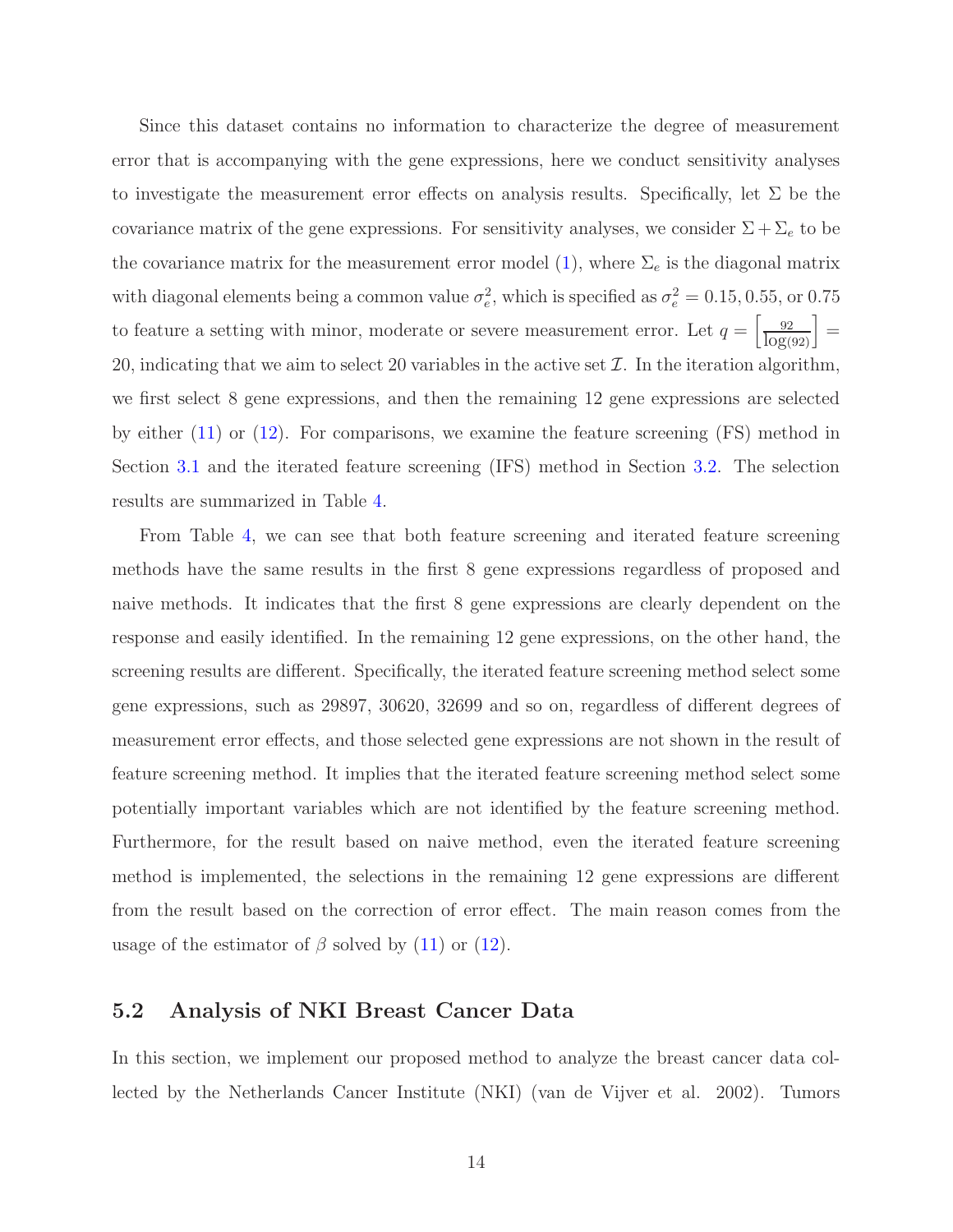from 295 women with breast cancer were collected from the fresh-frozen-tissue bank of the Netherlands Cancer Institute. Tumors of those patients were primarily invasive breast cancer carcinoma that were about 5 cm in diameter. Patients at diagnosis were 52 years or younger and the diagnosis was done from 1984 to 1995. Of all those patients, 79 patients died before the study ended, yielding approximately the 73.2% censoring rate. For each tumor of patient, approximate 25000 gene expressions were collected. Consistent with the analysis of gene expression data, we treat log intensity as the covariates.

Since this dataset also contains no information to characterize the degree of measurement error that is accompanying with the gene expressions, similar to the idea in Section [5.1,](#page-13-1) we conduct sensitivity analyses to investigate the measurement error effects on analysis results. That is, let  $\Sigma$  be the covariance matrix of the gene expressions, and we consider  $\Sigma + \Sigma_e$  to be the covariance matrix for the measurement error model [\(1\)](#page-3-1), where  $\Sigma_e$  is the diagonal matrix with diagonal elements being a common value  $\sigma_e^2$ , which is specified as  $\sigma_e^2 = 0.15, 0.55$ , or 0.75 to feature a setting with minor, moderate or severe measurement error. Let  $q = \left[\frac{79}{\log(79)}\right] = 18$ , indicating that we aim to select 18 variables in the active set  $\mathcal{I}$ . In the iteration algorithm, here we first select 7 gene expressions, and then the remaining 11 gene expressions are selected by either [\(11\)](#page-10-1) or [\(12\)](#page-10-0). Similar to the procedure in Section [5.1,](#page-13-1) we investigate the feature screening (FS) method in Section [3.1](#page-6-1) and the iterated feature screening (IFS) method in Section [3.2.](#page-9-1) The selection results are summarized in Table [5.](#page-25-0)

From Table [5,](#page-25-0) the result of NKI data is parallel to the result in Section [5.1,](#page-13-1) in the sense that both feature screening and iterated feature screening methods have the same results in the first 7 gene expressions regardless of proposed and naive methods. It indicates that the first 7 gene expressions are clearly dependent on the response and easily identified. In the remaining 11 gene expressions, on the other hand, the screening results are different. For example, the iterated feature screening method select some gene expressions, such as NM 020188, Contig25991, NM 003882 and so on, regardless of different degrees of measurement error effects, and those selected gene expressions are not shown in the result of feature screening method. It implies that the iterated feature screening method select some potentially important variables which are not identified by the feature screening method. Furthermore, for the result based on naive method, even the iterated feature screening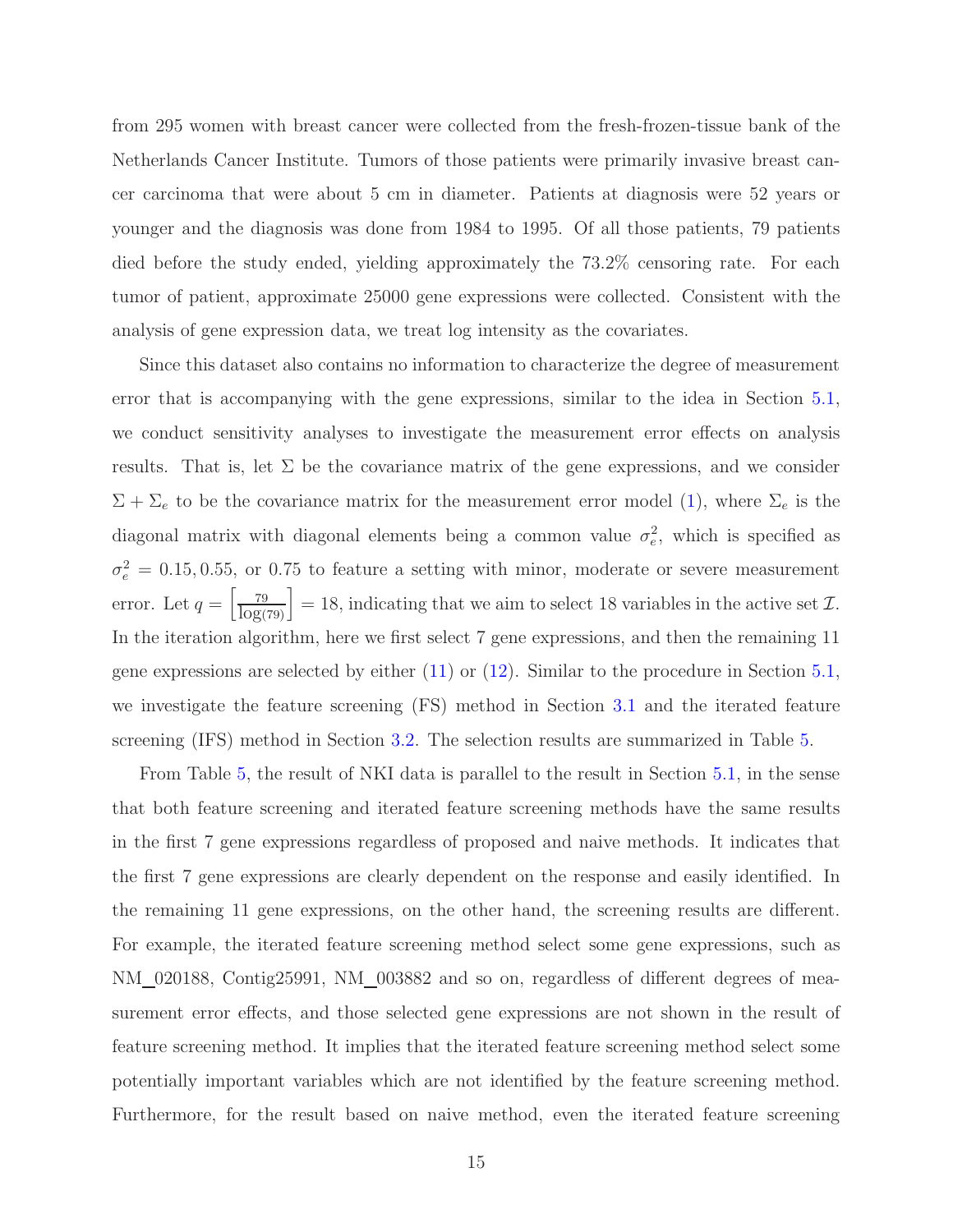method is implemented, the selections in the remaining 11 gene expressions are different from the result based on the correction of error effect. The main reason comes from the usage of the estimator of  $\beta$  solved by [\(11\)](#page-10-1) or [\(12\)](#page-10-0).

# <span id="page-16-0"></span>6 Conclusion

Ultrahigh-dimensional data analysis is one of an important topics in decades, and it appears frequently in many practical situations and research fields, such as biological data and financial data. Many methods have been developed to deal with this problem. In the presence of censored data and covariates measurement error simultaneously, however, little method is available. Furthermore, some truly important covariates may be failed to be detected due to correlations among other covariates.

To overcome those challenges, we propose the valid feature screening method to deal with ultrahigh-dimensionality with both censored data and covariates measurement error incorporated simultaneously. Different from other feature screening methods based on censored data, the proposed method enables to determine the same active predictors based on the surrogate and unobserved covariates. To improve the accuracy of feature screening and identify some potentially important variables, we further develop the iterated feature screening with correction of measurement error. Throughout the simulation studies and real data analysis, it is verified that the iterated feature screening method yields the satisfactory results and outperforms the feature screening and naive methods.

There are some possible extensions and applications. First, even the dimension of variables is reduced to be smaller than the sample size, sometimes the dimension is still high and some unimportant variables may still contain in the dataset. In this case, we then implement the variable selection techniques, such as LASSO or SCAD, to identify the most important variables and shrink other unimportant variables. Second, although we mainly consider continuous covariates and classical measurement error model, the proposed method can be naturally extended to other types of variables, such as binary and count variables, and other measurement error models, including Berkson error model. Furthermore, the binary covariates with mismeasurement, also called *misclassification*, is also a crucial problem.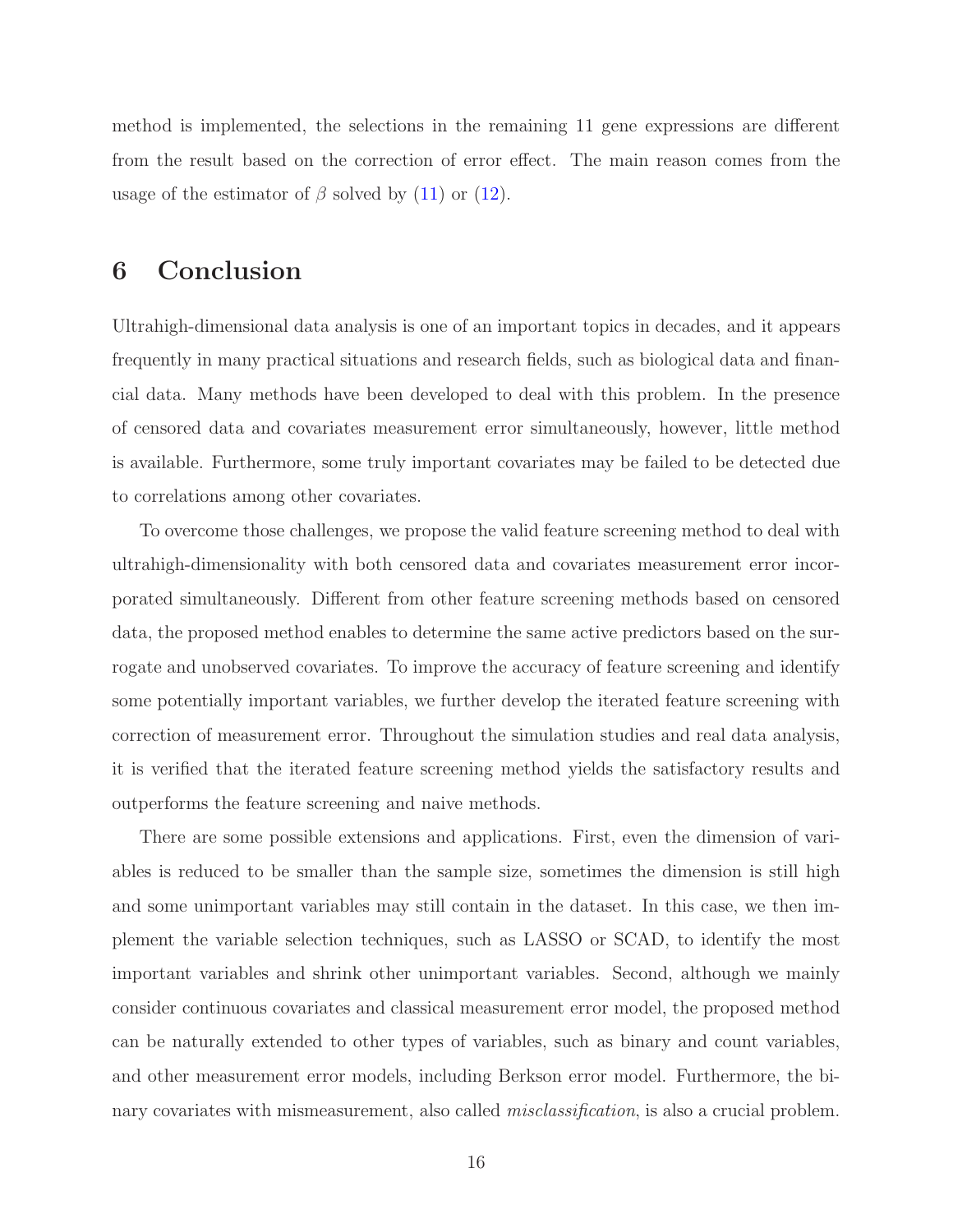Finally, in addition to right-censoring, some complex structures, such as left-truncation (e.g., Chen 2019), also appear in survival data with ultrahigh dimensionality. It is also interesting to explore this problem by extending the proposed method. These important topics are our future work.

# Appendix: Proof of Theorem [3.1](#page-8-1)

We first consider dcov  $(Y^*, X)$  and dcov<sup>\*</sup>  $(Y^*, X^*)$ . Note that the former formulation is based on the true covariates  $X$ , while the latter formulation is based on the surrogate covariates  $X^*$ .

Since the error term  $\epsilon$  follows normal distribution  $N(0, \Sigma_{\epsilon})$ , then its characteristic function is given by

<span id="page-17-0"></span>
$$
E\left\{\exp\left(i s^{\top} \epsilon\right)\right\} = \exp\left(-\frac{1}{2} s^{\top} \Sigma_{\epsilon} s\right). \tag{A.1}
$$

By the direct computation, we have

<span id="page-17-1"></span>
$$
\phi_{X^*}(s) = E \{ \exp \left( \mathbf{i} s^{\top} X^* \right) \} \exp \left( \frac{1}{2} s^{\top} \Sigma_{\epsilon} s \right)
$$
  
=  $E \{ \exp \left( \mathbf{i} s^{\top} X \right) \} E \{ \exp \left( \mathbf{i} s^{\top} \epsilon \right) \} \exp \left( \frac{1}{2} s^{\top} \Sigma_{\epsilon} s \right)$   
=  $E \{ \exp \left( \mathbf{i} s^{\top} X \right) \},$  (A.2)

where the second equality is due to the independence of X and  $\epsilon$ , and the last equality is due to  $(A.1)$ .

In addition, we can also derive

<span id="page-17-2"></span>
$$
\phi_{Y,X^*}(r,s) = E \{ \exp \left( i r Y^* + i s^\top X^* \right) \} \exp \left( \frac{1}{2} s^\top \Sigma_\epsilon s \right)
$$
  
=  $E \{ \exp \left( i r Y^* + i s^\top X \right) \} E \{ \exp \left( i s^\top \epsilon \right) \} \exp \left( \frac{1}{2} s^\top \Sigma_\epsilon s \right)$   
=  $E \{ \exp \left( i r Y^* + i s^\top X \right) \},$  (A.3)

where the second equality is due to the independence of  $\epsilon$  and  $(X, Y)$ , and the last equality again comes from  $(A.1)$ . As a result, combining  $(A.2)$  and  $(A.3)$  with dcov<sup>\*</sup>  $(Y^*, X^*_k)$  gives the same expression of dcov  $(Y^*, X_k)$ .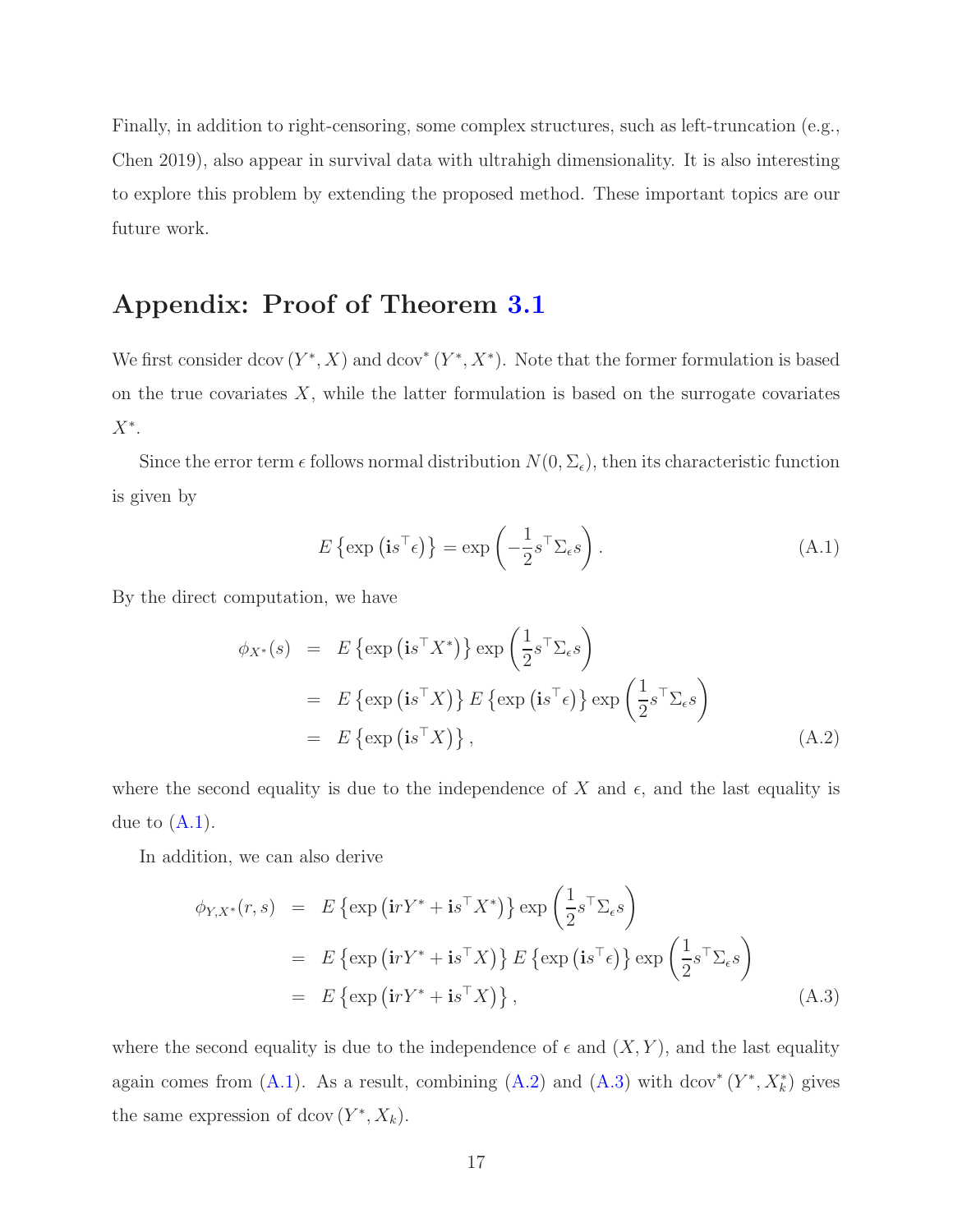The equivalence of dcov<sup>\*</sup>  $(X_k^*, X_k^*)$  and dcov  $(X_k, X_k)$  holds by the similar derivations. Therefore, we conclude that dcorr  $(Y^*, X_k)$  and dcorr<sup>\*</sup>  $(Y^*, X_k^*)$  are equivalent in the sense that dcorr  $(Y^*, X_k) > 0$  if and only if dcorr<sup>\*</sup>  $(Y^*, X_k^*) > 0$ . Consequently, the same active features can be determined for  $X^*$  and X.

# References

- Akaike, H. (1973) Information theory and an extension of the maximum likelihood principle. In 2nd *International Symposium on Information Theory*, eds by Petrov, N. and Czaki, F., 267 - 281. Akademiai Kaido, Bydapest.
- Buckley, J. and James, I. (1979) Linear regression with censored data. *Biometrika*, 66, 429-436.
- Candes, E. and Tao, T. (2007) The Dantzig selector: statistical estimation when p is much larger than n (with discussion). *The Annals of Statistics*, 35, 2313 - 2404.
- Carroll, R. J., Ruppert, D., Stefanski, L. A., and Crainiceanu, C. M. (2006) *Measurement Error in Nonlinear Model*. CRC Press, New York.
- Chen, L.-P. (2019). Pseudo likelihood estimation for the additive hazards model with data subject to left-truncation and right-censoring. *Statistics and Its Interface*, 12, 135-148.
- Chen, X., Chen, X. and Wang, H. (2018) Robust feature screening for ultra-high dimensional right censored data via distance correlation. *Computational Statistics and Data Analysis*, 119, 118-138.
- Chen, X., Zhang, Y., Chen, X. and Liu, Y. (2019) A simple model-free survival conditional feature screening. *Statistics and Probability Letters*, 146, 156-160.
- Efron, B., Hastie, T., Johnstone, I. and Tibshirani, R. (2004) Least angle regression. *The Annals of Statistics*, 32, 409 - 499.
- Fan, J. and Li, R. (2001) Variable selection via nonconcave penalized likelihood and its oracle properties. *Journal of the American Statistical Association*, 96, 1348-1360.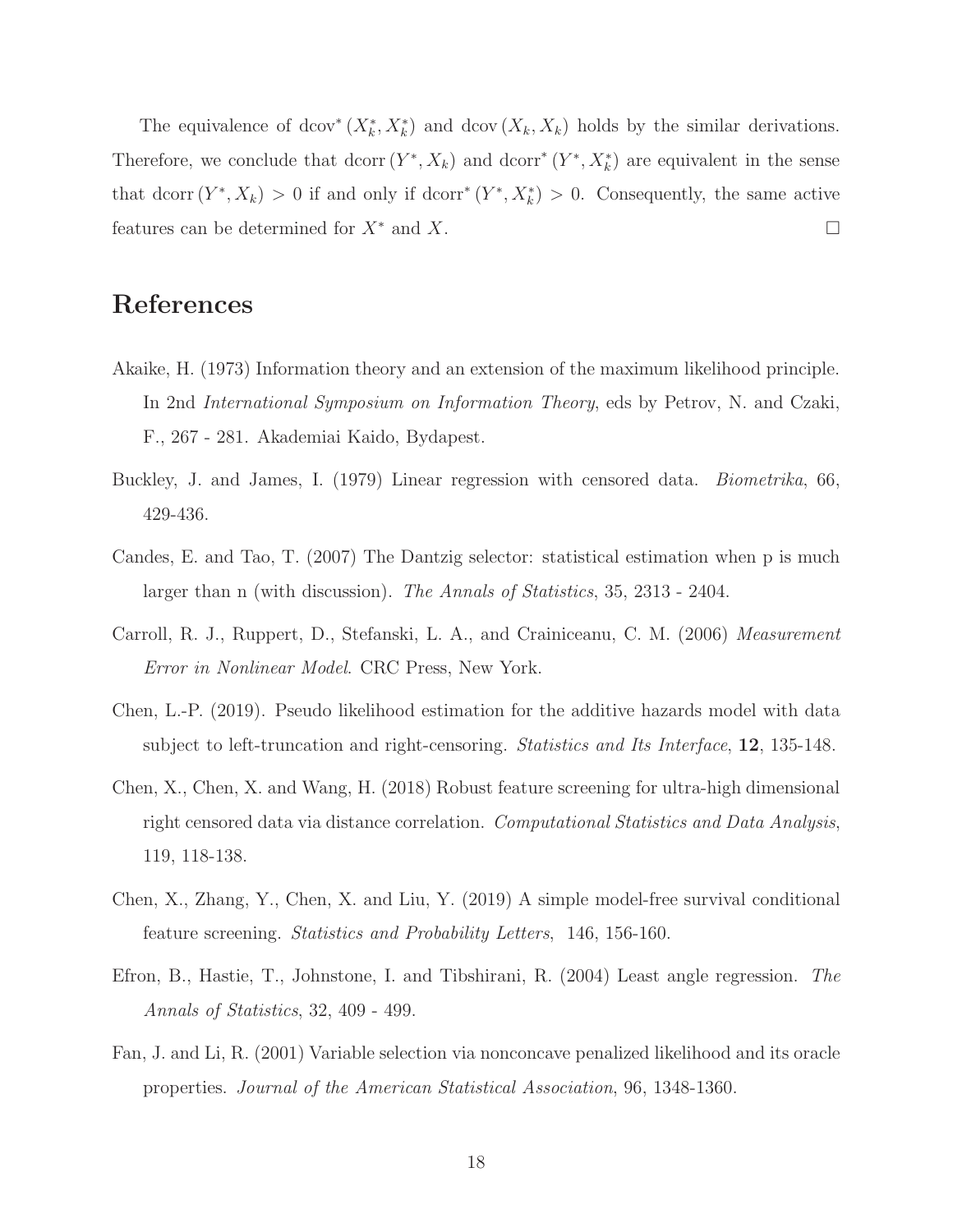- Fan, J. and Lv, J. (2008) Sure independence screening for ultrahigh dimensional feature space (with discussion). *Journal of the Royal Statistical Society. Series B*, 70, 849 - 911.
- Fan, J., Samworth, R. and Wu, Y. (2009) Ultrahigh dimensional feature selection: beyond the linear model. *Journal of Machine Learning Research*,, 10, 1829 - 1853.
- Fan, J. and Song, R. (2010) Sure independence screening in generalized linear models with NP-dimensionality. *The Annals of Statistics*, 38, 3567 - 3604.
- Fan, J., Feng, Y. and Wu, Y. (2010) Ultrahigh dimensional variable selection for Cox's proportional hazards model. IMS Collect, 6, 70 - 86.
- Hall, P. and Miller, H. (2009) Using generalized correlation to effect variable selection in very high dimensional problems. *Journal of Computational and Graphical Statistics*, 18, 533 - 550.
- Li, R., Zhong, W. & Zhu, L. (2012). Feature screening via distance correlation learning. *Journal of the American Statistical Association*, 107, 1129 - 1139.
- Miller, R. G. (1981). *Survival Analysis*. Wiley, New York.
- Rosenwald, A.,Wright, G., Chan, W. C., Connors, J. M., Campo, E., Fisher, R. I., Gascoyne, R. D., Muller-Hermelink, H. K., Smeland, E. B., and Staudt, L. M. (2002). The use of molecular profiling to predict survival after chemotherapy for diffuse large-B-bell lymphoma. *The New England Journal of Medicine*, 346, 1937-1947.
- Schwarz, G. (1978) Estimating the dimension of model. *Annals of Statistics*, 6, 461 464.
- Székely, G. J., Rizzo, M. L. & Bakirov, N. K. (2007). Measuring and testing dependence by correlation of distances. *The Annals of Statistics*, 35, 2769-2794.
- Tibshirani, R. (1996) Regression shrinkage and selection via the lasso. *Journal of the Royal Statistical Society. Series B*, 58, 267-288.
- van de Vijver, M. J., He, Y. D., van't Veer, L. J., Dai, H., Hart, A. A.M., Voskuil, D. W., Schreiber, G.J., Peterse, J.L., Roberts, C., Marton, M.J., Parrish, M., Atsma, D., Witteveen, A., Glas, A., Delahaye, L., van der Velde, T., Bartelink, H., Rodenhuis, S., Rutgers, E.T., Friend, S.H. and Bernards, R. (2002) A gene-expression signature as a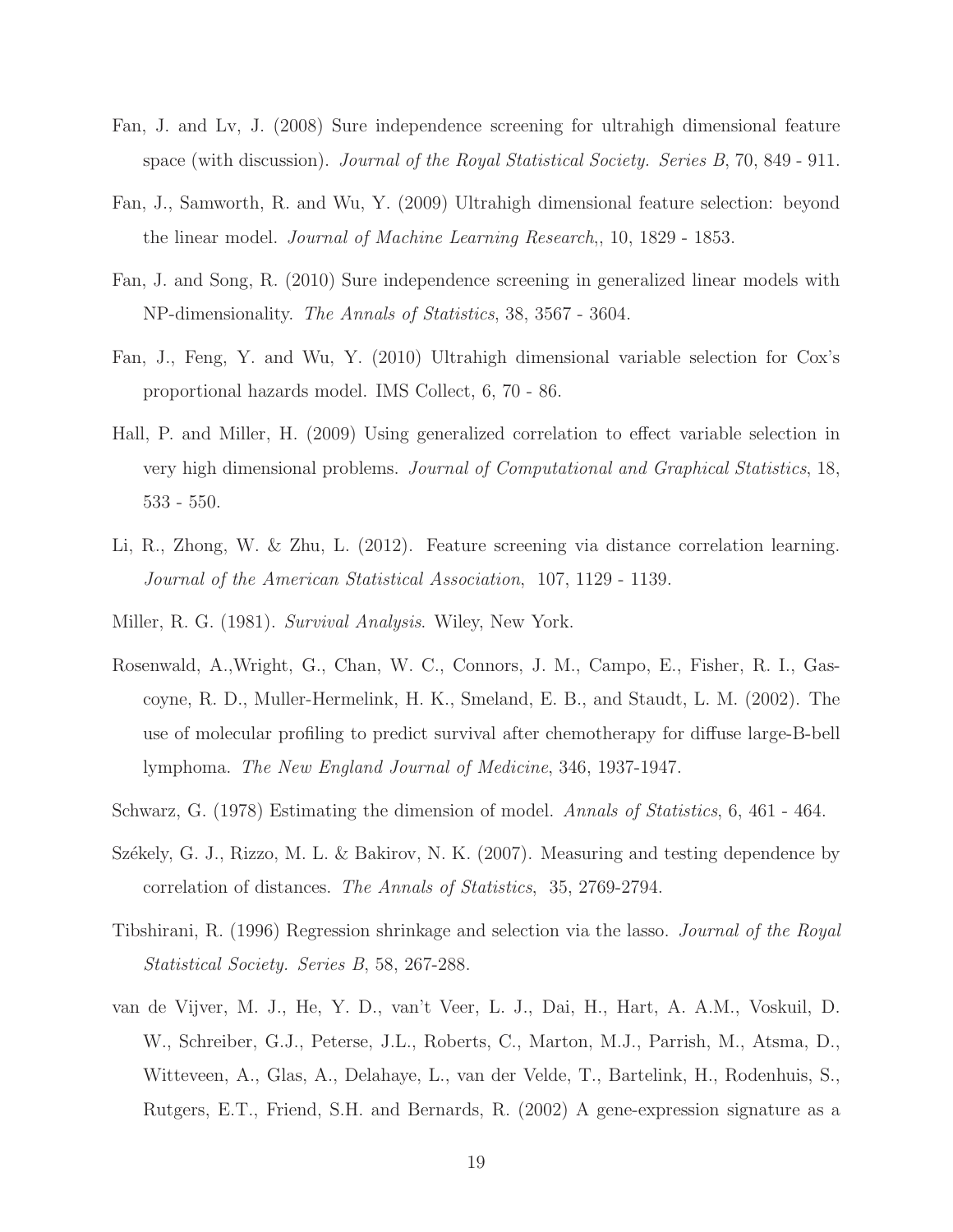predictor of survival in breast cancer. *The New England Journal of Medicine*, 347, 1999 - 2009.

- Yan, X., Tang, N. and Zhao, X. (2017) The Spearman rank correlation screening for ultrahigh dimensional censored data. [arXiv:1702.02708v](http://arxiv.org/abs/1702.02708)1
- Zhong, W. and Zhu, L. (2015) An iterative approach to distance correlation-based sure independence screening. *Journal of Statistical Computation and Simulation*, 85, 2331 - 2345.
- Zhu, L., Li, L., Li, R. and Zhu, L. (2011). Model-free feature screening for ultrahighdimensional data. *Journal of the American Statistical Association*, 106, 1464 - 1475.
- Zou, H. and Hastie, T. (2005) Regularization and variable selection via the elastic net. *Journal of Royal Statistical Society: Series B*, 67, 301-320.
- Zou, H. (2006) The adaptive lasso and its oracle properties. *Journal of the American Statistical Association*, 101, 1418-1429.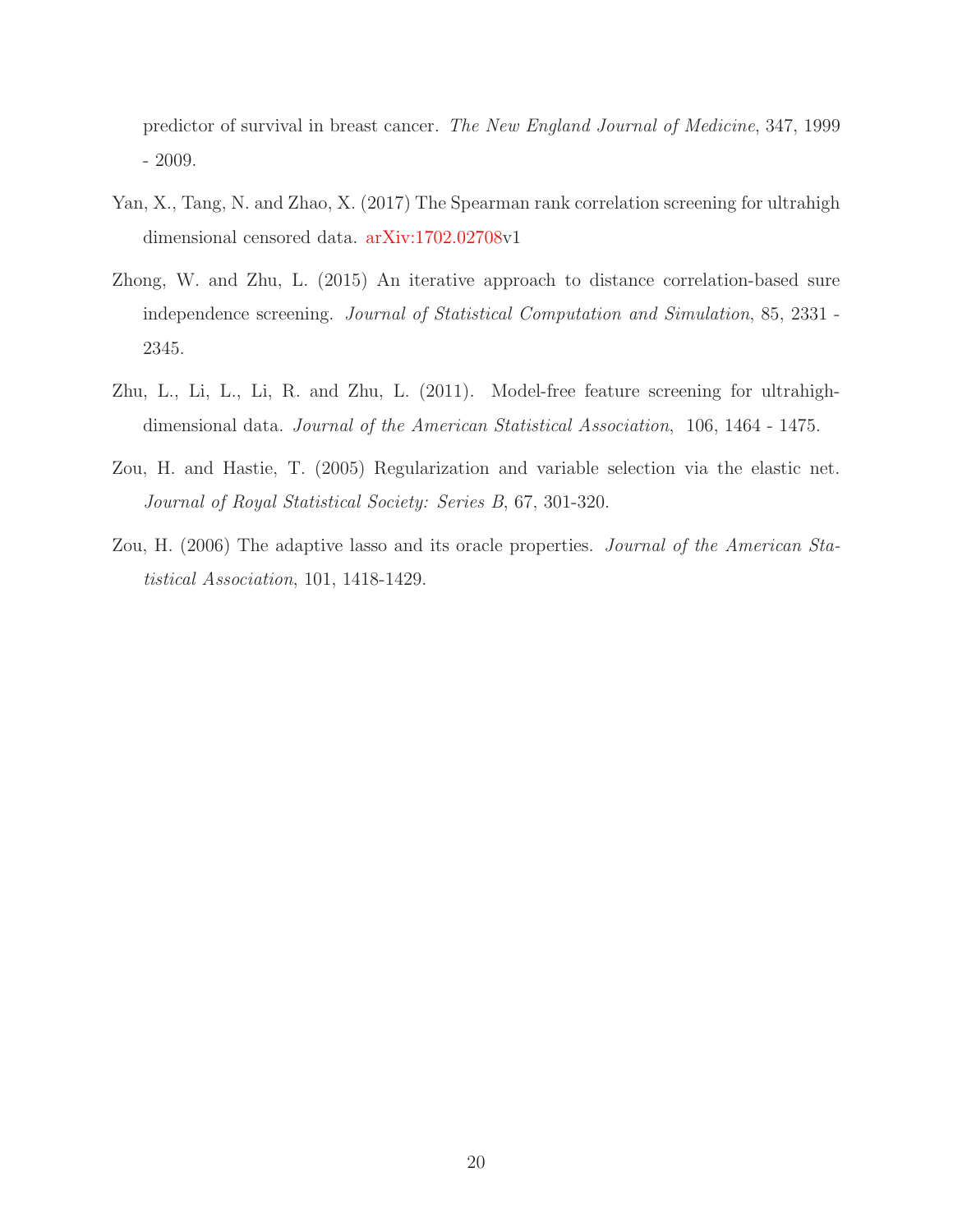|       |        |                       |         |                 | Feature screening |                 |                 | Iterated feature screening |       |                 |                 |                 |       |
|-------|--------|-----------------------|---------|-----------------|-------------------|-----------------|-----------------|----------------------------|-------|-----------------|-----------------|-----------------|-------|
|       |        |                       |         |                 | $\mathcal{P}_s$   |                 | $\mathcal{P}_a$ | $\mathcal{P}_s$            |       | $\mathcal{P}_a$ |                 |                 |       |
| Model | $\rho$ | $\sigma_{\epsilon}^2$ | Method  | $\mathcal{X}_1$ | $\mathcal{X}_2$   | $\mathcal{X}_3$ | $\mathcal{X}_4$ |                            | $X_1$ | $\mathcal{X}_2$ | $\mathcal{X}_3$ | $\mathcal{X}_4$ |       |
| PH    | 0.5    | $0.15\,$              | Naive   | 1.000           | 1.000             | 1.000           | 0.005           | 0.005                      | 1.000 | 1.000           | 1.000           | 0.006           | 0.006 |
|       |        |                       | Propose | 1.000           | 1.000             | 1.000           | 0.005           | 0.005                      | 1.000 | 1.000           | 1.000           | 1.000           | 1.000 |
|       |        | $0.50\,$              | Naive   | 1.000           | 1.000             | 1.000           | 0.005           | 0.005                      | 1.000 | 1.000           | 1.000           | 0.006           | 0.006 |
|       |        |                       | Propose | 1.000           | 1.000             | 1.000           | 0.005           | 0.005                      | 1.000 | 1.000           | 1.000           | 0.998           | 0.998 |
|       |        | 0.75                  | Naive   | 1.000           | 1.000             | 1.000           | 0.004           | 0.004                      | 1.000 | 1.000           | 1.000           | 0.006           | 0.006 |
|       |        |                       | Propose | 1.000           | 1.000             | 1.000           | 0.004           | 0.004                      | 1.000 | 1.000           | 1.000           | 0.996           | 0.996 |
|       |        | $\times$              |         | 1.000           | 1.000             | 1.000           | 0.005           | 0.005                      | 1.000 | 1.000           | 1.000           | 1.000           | 1.000 |
|       |        |                       |         |                 |                   |                 |                 |                            |       |                 |                 |                 |       |
|       | 0.8    | 0.15                  | Naive   | 1.000           | 1.000             | 1.000           | 0.005           | 0.005                      | 1.000 | 1.000           | 1.000           | 0.006           | 0.006 |
|       |        |                       | Propose | 1.000           | 1.000             | 1.000           | 0.004           | 0.004                      | 1.000 | 1.000           | 1.000           | 0.996           | 0.996 |
|       |        | 0.50                  | Naive   | 1.000           | 1.000             | 1.000           | 0.005           | 0.005                      | 1.000 | 1.000           | 1.000           | 0.006           | 0.006 |
|       |        |                       | Propose | 1.000           | 1.000             | 1.000           | 0.004           | 0.004                      | 1.000 | 1.000           | 1.000           | 0.996           | 0.996 |
|       |        | 0.75                  | Naive   | 1.000           | 1.000             | 1.000           | 0.005           | 0.005                      | 1.000 | 1.000           | 1.000           | 0.006           | 0.006 |
|       |        |                       | Propose | 1.000           | 1.000             | 1.000           | 0.004           | 0.004                      | 1.000 | 1.000           | 1.000           | 0.996           | 0.996 |
|       |        | $\times$              |         | 1.000           | 1.000             | 1.000           | 0.005           | 0.005                      | 1.000 | 1.000           | 1.000           | 0.997           | 0.997 |
|       |        |                       |         |                 |                   |                 |                 |                            |       |                 |                 |                 |       |
| PO    | 0.5    | 0.15                  | Naive   | 1.000           | 1.000             | 1.000           | 0.005           | 0.005                      | 1.000 | 1.000           | 1.000           | 0.006           | 0.006 |
|       |        |                       | Propose | 1.000           | 1.000             | 1.000           | 0.004           | 0.004                      | 1.000 | 1.000           | 1.000           | 0.996           | 0.996 |
|       |        | $0.50\,$              | Naive   | 1.000           | 1.000             | 1.000           | 0.005           | 0.005                      | 1.000 | 1.000           | 1.000           | 0.006           | 0.006 |
|       |        |                       | Propose | 1.000           | 1.000             | 1.000           | 0.004           | 0.004                      | 1.000 | 1.000           | 1.000           | 0.996           | 0.996 |
|       |        | 0.75                  | Naive   | 1.000           | 1.000             | 1.000           | 0.005           | 0.005                      | 1.000 | 1.000           | 1.000           | 0.006           | 0.006 |
|       |        |                       | Propose | 1.000           | 1.000             | 1.000           | 0.004           | 0.004                      | 1.000 | 1.000           | 1.000           | 0.996           | 0.996 |
|       |        | $\times$              |         | 1.000           | 1.000             | 1.000           | 0.005           | $0.005\,$                  | 1.000 | 1.000           | 1.000           | 1.000           | 1.000 |
|       |        |                       |         |                 |                   |                 |                 |                            |       |                 |                 |                 |       |
|       | 0.8    | $0.15\,$              | Naive   | 1.000           | 1.000             | 1.000           | 0.005           | 0.005                      | 1.000 | 1.000           | 1.000           | 0.006           | 0.006 |
|       |        |                       | Propose | 1.000           | 1.000             | 1.000           | 0.004           | 0.004                      | 1.000 | 1.000           | 1.000           | 0.996           | 0.996 |
|       |        | 0.50                  | Naive   | 1.000           | 1.000             | 1.000           | 0.005           | 0.005                      | 1.000 | 1.000           | 1.000           | 0.006           | 0.006 |
|       |        |                       | Propose | 1.000           | 1.000             | 1.000           | 0.004           | 0.004                      | 1.000 | 1.000           | 1.000           | 0.996           | 0.996 |
|       |        | 0.75                  | Naive   | 1.000           | 1.000             | 1.000           | 0.005           | 0.005                      | 1.000 | 1.000           | 1.000           | 0.006           | 0.006 |
|       |        |                       | Propose | 1.000           | 1.000             | 1.000           | 0.004           | 0.004                      | 1.000 | 1.000           | 1.000           | 0.996           | 0.996 |
|       |        | $\times$              |         | 1.000           | 1.000             | 1.000           | 0.002           | 0.002                      | 1.000 | 1.000           | 1.000           | 0.997           | 0.997 |

<span id="page-21-0"></span>Table 1: Simulation results for the feature selection with known  $L$  and  $p = 2000$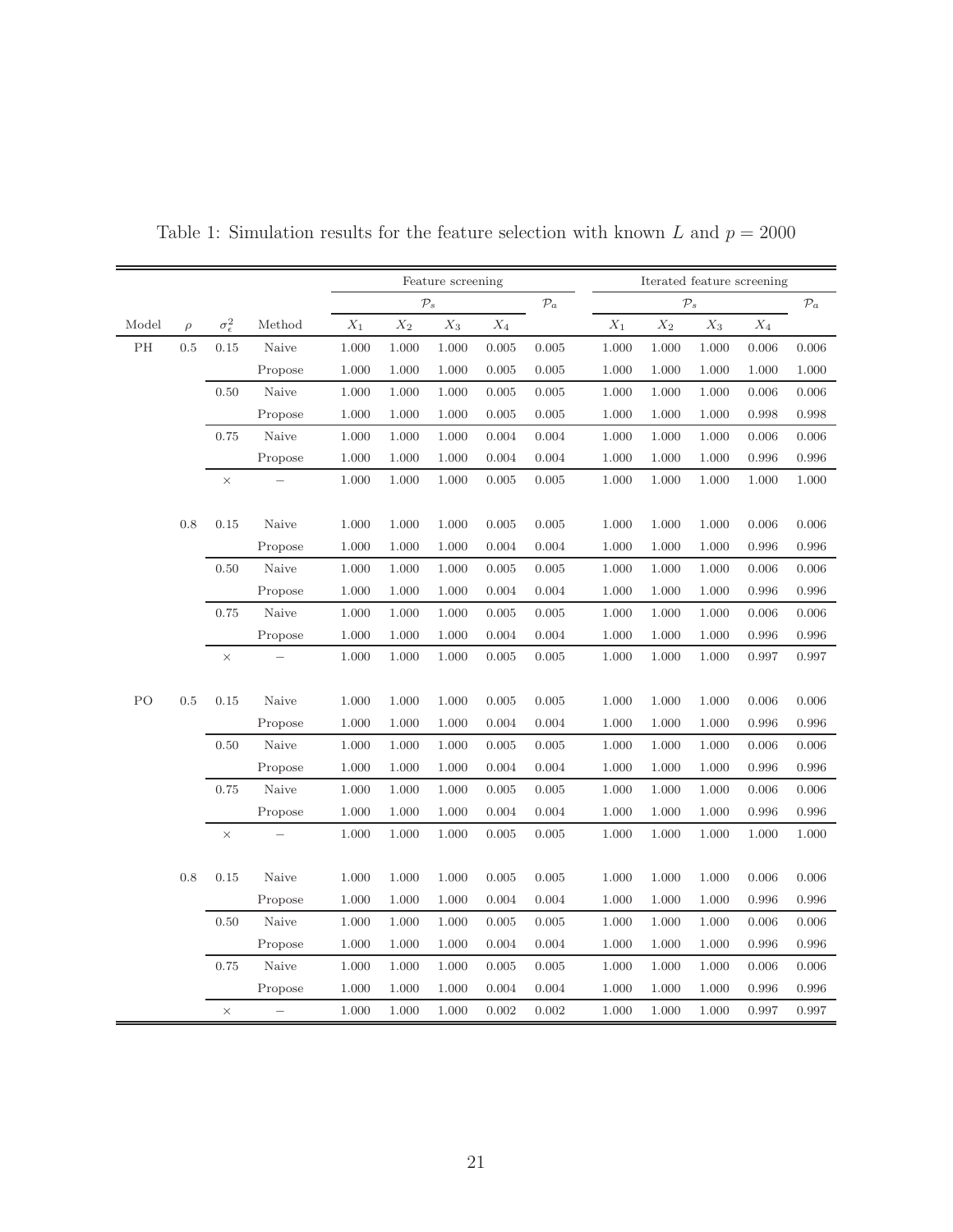|       |         |                       |         | Feature screening |                 |       |                 | Iterated feature screening |                 |                 |       |                 |           |
|-------|---------|-----------------------|---------|-------------------|-----------------|-------|-----------------|----------------------------|-----------------|-----------------|-------|-----------------|-----------|
|       |         |                       |         |                   | $\mathcal{P}_s$ |       | $\mathcal{P}_a$ | $\mathcal{P}_s$            |                 | $\mathcal{P}_a$ |       |                 |           |
| Model | $\rho$  | $\sigma_{\epsilon}^2$ | Method  | $\mathcal{X}_1$   | $\mathcal{X}_2$ | $X_3$ | $\mathcal{X}_4$ |                            | $\mathcal{X}_1$ | $\mathcal{X}_2$ | $X_3$ | $\mathcal{X}_4$ |           |
| PH    | $0.5\,$ | 0.15                  | Naive   | 1.000             | 1.000           | 1.000 | 0.005           | 0.005                      | 1.000           | 1.000           | 1.000 | 0.004           | 0.004     |
|       |         |                       | Propose | 1.000             | 1.000           | 1.000 | 0.005           | $0.005\,$                  | 1.000           | 1.000           | 1.000 | 1.000           | 1.000     |
|       |         | 0.50                  | Naive   | 1.000             | 1.000           | 1.000 | 0.005           | 0.005                      | 1.000           | 1.000           | 1.000 | 0.005           | 0.005     |
|       |         |                       | Propose | 1.000             | 1.000           | 1.000 | 0.005           | 0.005                      | 1.000           | 1.000           | 1.000 | 0.997           | 0.997     |
|       |         | 0.75                  | Naive   | 1.000             | 1.000           | 1.000 | 0.004           | 0.004                      | 1.000           | 1.000           | 1.000 | 0.004           | 0.004     |
|       |         |                       | Propose | 1.000             | 1.000           | 1.000 | 0.004           | 0.004                      | 1.000           | 1.000           | 1.000 | 0.997           | 0.997     |
|       |         | $\times$              |         | 1.000             | 1.000           | 1.000 | 0.005           | 0.005                      | 1.000           | 1.000           | 1.000 | 1.000           | $1.000\,$ |
|       |         |                       |         |                   |                 |       |                 |                            |                 |                 |       |                 |           |
|       | 0.8     | 0.15                  | Naive   | 1.000             | 1.000           | 1.000 | 0.004           | 0.004                      | 1.000           | 1.000           | 1.000 | 0.005           | 0.005     |
|       |         |                       | Propose | 1.000             | 1.000           | 1.000 | 0.004           | 0.004                      | 1.000           | 1.000           | 1.000 | 0.995           | 0.995     |
|       |         | 0.50                  | Naive   | 1.000             | 1.000           | 1.000 | 0.003           | 0.003                      | 1.000           | 1.000           | 1.000 | 0.002           | 0.002     |
|       |         |                       | Propose | 1.000             | 1.000           | 1.000 | 0.003           | 0.003                      | 1.000           | 1.000           | 1.000 | 0.994           | 0.994     |
|       |         | 0.75                  | Naive   | 1.000             | 1.000           | 1.000 | 0.004           | 0.004                      | 1.000           | 1.000           | 1.000 | 0.006           | 0.006     |
|       |         |                       | Propose | 1.000             | 1.000           | 1.000 | 0.004           | 0.004                      | 1.000           | 1.000           | 1.000 | 0.996           | 0.996     |
|       |         | $\times$              |         | 1.000             | 1.000           | 1.000 | 0.006           | 0.006                      | 1.000           | 1.000           | 1.000 | 0.998           | 0.998     |
|       |         |                       |         |                   |                 |       |                 |                            |                 |                 |       |                 |           |
| PO    | 0.5     | 0.15                  | Naive   | 1.000             | 1.000           | 1.000 | 0.003           | 0.003                      | 1.000           | 1.000           | 1.000 | 0.004           | 0.004     |
|       |         |                       | Propose | 1.000             | 1.000           | 1.000 | 0.003           | 0.003                      | 1.000           | 1.000           | 1.000 | 0.997           | 0.997     |
|       |         | 0.50                  | Naive   | 1.000             | 1.000           | 1.000 | 0.003           | 0.003                      | 1.000           | 1.000           | 1.000 | 0.004           | 0.004     |
|       |         |                       | Propose | 1.000             | 1.000           | 1.000 | 0.003           | 0.003                      | 1.000           | 1.000           | 1.000 | 0.995           | 0.995     |
|       |         | 0.75                  | Naive   | 1.000             | 1.000           | 1.000 | 0.003           | 0.003                      | 1.000           | 1.000           | 1.000 | 0.004           | 0.004     |
|       |         |                       | Propose | 1.000             | 1.000           | 1.000 | 0.003           | 0.003                      | 1.000           | 1.000           | 1.000 | 0.995           | 0.995     |
|       |         | $\times$              |         | 1.000             | 1.000           | 1.000 | 0.005           | 0.005                      | 1.000           | 1.000           | 1.000 | 1.000           | 1.000     |
|       |         |                       |         |                   |                 |       |                 |                            |                 |                 |       |                 |           |
|       | 0.8     | 0.15                  | Naive   | 1.000             | 1.000           | 1.000 | 0.002           | 0.002                      | 1.000           | 1.000           | 1.000 | 0.003           | 0.003     |
|       |         |                       | Propose | 1.000             | 1.000           | 1.000 | 0.002           | $0.002\,$                  | 1.000           | 1.000           | 1.000 | 0.997           | 0.997     |
|       |         | 0.50                  | Naive   | 1.000             | 1.000           | 1.000 | 0.003           | 0.003                      | 1.000           | 1.000           | 1.000 | 0.006           | 0.006     |
|       |         |                       | Propose | 1.000             | 1.000           | 1.000 | 0.003           | 0.003                      | 1.000           | 1.000           | 1.000 | 0.995           | 0.995     |
|       |         | 0.75                  | Naive   | 1.000             | 1.000           | 1.000 | 0.002           | 0.002                      | 1.000           | 1.000           | 1.000 | 0.003           | 0.003     |
|       |         |                       | Propose | 1.000             | 1.000           | 1.000 | 0.002           | 0.002                      | 1.000           | 1.000           | 1.000 | 0.995           | 0.995     |
|       |         | $\times$              |         | 1.000             | 1.000           | 1.000 | 0.002           | 0.002                      | 1.000           | 1.000           | 1.000 | 0.997           | 0.997     |

Table 2: Simulation results for the feature selection with repeated measurement and  $p = 4000$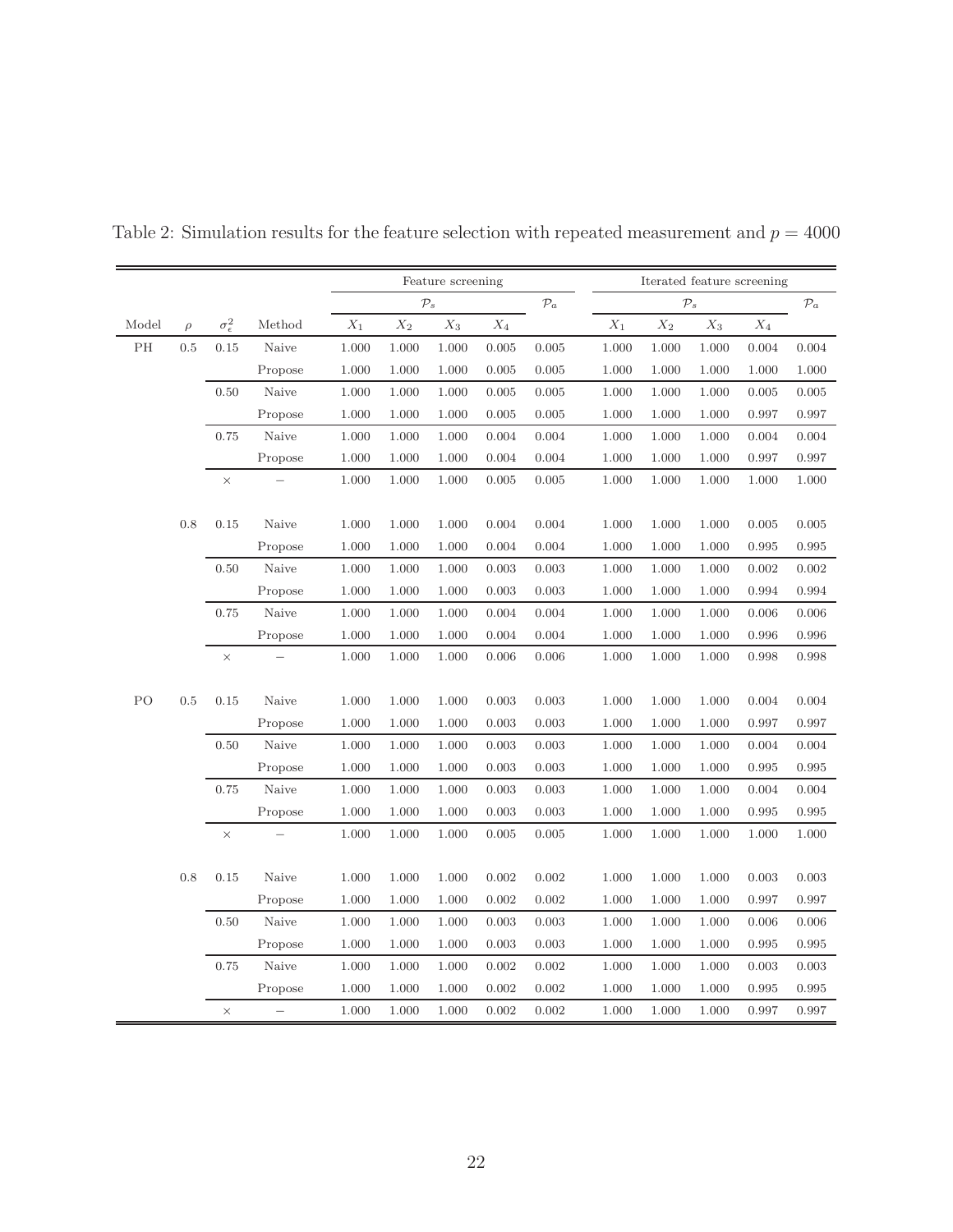|       |        |                       |         | Feature screening |                 |                 |                 | Iterated feature screening |                 |                 |                  |                 |           |
|-------|--------|-----------------------|---------|-------------------|-----------------|-----------------|-----------------|----------------------------|-----------------|-----------------|------------------|-----------------|-----------|
|       |        |                       |         | $\mathcal{P}_s$   |                 |                 | $\mathcal{P}_a$ | $\mathcal{P}_s$            |                 |                 | $\mathcal{P} _a$ |                 |           |
| Model | $\rho$ | $\sigma_{\epsilon}^2$ | Method  | $\mathcal{X}_1$   | $\mathcal{X}_2$ | $\mathcal{X}_3$ | $\mathcal{X}_4$ |                            | $\mathcal{X}_1$ | $\mathcal{X}_2$ | $X_3$            | $\mathcal{X}_4$ |           |
| PH    | 0.5    | 0.15                  | Naive   | 1.000             | 1.000           | 1.000           | 0.007           | 0.007                      | 1.000           | 1.000           | 1.000            | 0.007           | 0.007     |
|       |        |                       | Propose | 1.000             | 1.000           | 1.000           | 0.007           | 0.007                      | 1.000           | 1.000           | 1.000            | 1.000           | 1.000     |
|       |        | 0.50                  | Naive   | 1.000             | 1.000           | 1.000           | 0.005           | 0.005                      | 1.000           | 1.000           | 1.000            | 0.005           | 0.005     |
|       |        |                       | Propose | 1.000             | 1.000           | 1.000           | 0.005           | 0.005                      | 1.000           | 1.000           | 1.000            | 0.997           | 0.997     |
|       |        | 0.75                  | Naive   | 1.000             | 1.000           | 1.000           | 0.003           | 0.003                      | 1.000           | 1.000           | 1.000            | 0.004           | 0.003     |
|       |        |                       | Propose | 1.000             | 1.000           | 1.000           | 0.003           | 0.003                      | 1.000           | 1.000           | 1.000            | 0.995           | 0.995     |
|       |        | $\times$              |         | 1.000             | 1.000           | 1.000           | 0.005           | 0.005                      | 1.000           | 1.000           | 1.000            | 1.000           | 1.000     |
|       |        |                       |         |                   |                 |                 |                 |                            |                 |                 |                  |                 |           |
|       | 0.8    | 0.15                  | Naive   | 1.000             | 1.000           | 1.000           | 0.005           | 0.005                      | 1.000           | 1.000           | 1.000            | 0.005           | $0.005\,$ |
|       |        |                       | Propose | 1.000             | 1.000           | 1.000           | 0.005           | 0.005                      | 1.000           | 1.000           | 1.000            | 0.997           | 0.997     |
|       |        | 0.50                  | Naive   | 1.000             | 1.000           | 1.000           | 0.004           | 0.004                      | 1.000           | 1.000           | 1.000            | 0.004           | 0.004     |
|       |        |                       | Propose | 1.000             | 1.000           | 1.000           | 0.004           | 0.004                      | 1.000           | 1.000           | 1.000            | 0.996           | 0.996     |
|       |        | 0.75                  | Naive   | 1.000             | 1.000           | 1.000           | 0.001           | 0.001                      | 1.000           | 1.000           | 1.000            | 0.006           | 0.006     |
|       |        |                       | Propose | 1.000             | 1.000           | 1.000           | 0.001           | 0.001                      | 1.000           | 1.000           | 1.000            | 0.994           | 0.994     |
|       |        | $\times$              |         | 1.000             | 1.000           | 1.000           | 0.005           | 0.005                      | 1.000           | 1.000           | 1.000            | 0.998           | 0.998     |
|       |        |                       |         |                   |                 |                 |                 |                            |                 |                 |                  |                 |           |
| PO    | 0.5    | 0.15                  | Naive   | 1.000             | 1.000           | 1.000           | 0.008           | 0.008                      | 1.000           | 1.000           | 1.000            | 0.009           | 0.009     |
|       |        |                       | Propose | 1.000             | 1.000           | 1.000           | 0.008           | 0.008                      | 1.000           | 1.000           | 1.000            | 0.998           | 0.998     |
|       |        | 0.50                  | Naive   | 1.000             | 1.000           | 1.000           | 0.005           | 0.005                      | 1.000           | 1.000           | 1.000            | 0.005           | 0.005     |
|       |        |                       | Propose | 1.000             | 1.000           | 1.000           | 0.005           | 0.005                      | 1.000           | 1.000           | 1.000            | 0.997           | 0.997     |
|       |        | 0.75                  | Naive   | 1.000             | 1.000           | 1.000           | 0.005           | 0.005                      | 1.000           | 1.000           | 1.000            | 0.006           | 0.006     |
|       |        |                       | Propose | 1.000             | 1.000           | 1.000           | 0.005           | 0.005                      | 1.000           | 1.000           | 1.000            | 0.996           | 0.996     |
|       |        | $\times$              |         | 1.000             | 1.000           | 1.000           | 0.006           | 0.006                      | 1.000           | 1.000           | 1.000            | 1.000           | 1.000     |
|       |        |                       |         |                   |                 |                 |                 |                            |                 |                 |                  |                 |           |
|       | 0.8    | $0.15\,$              | Naive   | 1.000             | 1.000           | 1.000           | 0.003           | 0.003                      | 1.000           | 1.000           | 1.000            | 0.004           | 0.004     |
|       |        |                       | Propose | 1.000             | 1.000           | 1.000           | 0.003           | 0.003                      | 1.000           | 1.000           | 1.000            | 0.995           | 0.995     |
|       |        | 0.50                  | Naive   | 1.000             | 1.000           | 1.000           | 0.002           | 0.002                      | 1.000           | 1.000           | 1.000            | 0.004           | 0.004     |
|       |        |                       | Propose | 1.000             | 1.000           | 1.000           | 0.002           | 0.002                      | 1.000           | 1.000           | 1.000            | 0.995           | 0.995     |
|       |        | 0.75                  | Naive   | 1.000             | 1.000           | 1.000           | 0.000           | 0.000                      | 1.000           | 1.000           | 1.000            | 0.003           | 0.003     |
|       |        |                       | Propose | $1.000\,$         | 1.000           | 1.000           | 0.000           | 0.000                      | 1.000           | 1.000           | 1.000            | 0.994           | 0.994     |
|       |        | $\times$              |         | 1.000             | 1.000           | 1.000           | 0.003           | 0.003                      | 1.000           | 1.000           | 1.000            | 0.998           | 0.998     |

<span id="page-23-0"></span>Table 3: Simulation results for the feature selection with validation data and  $p = 6000$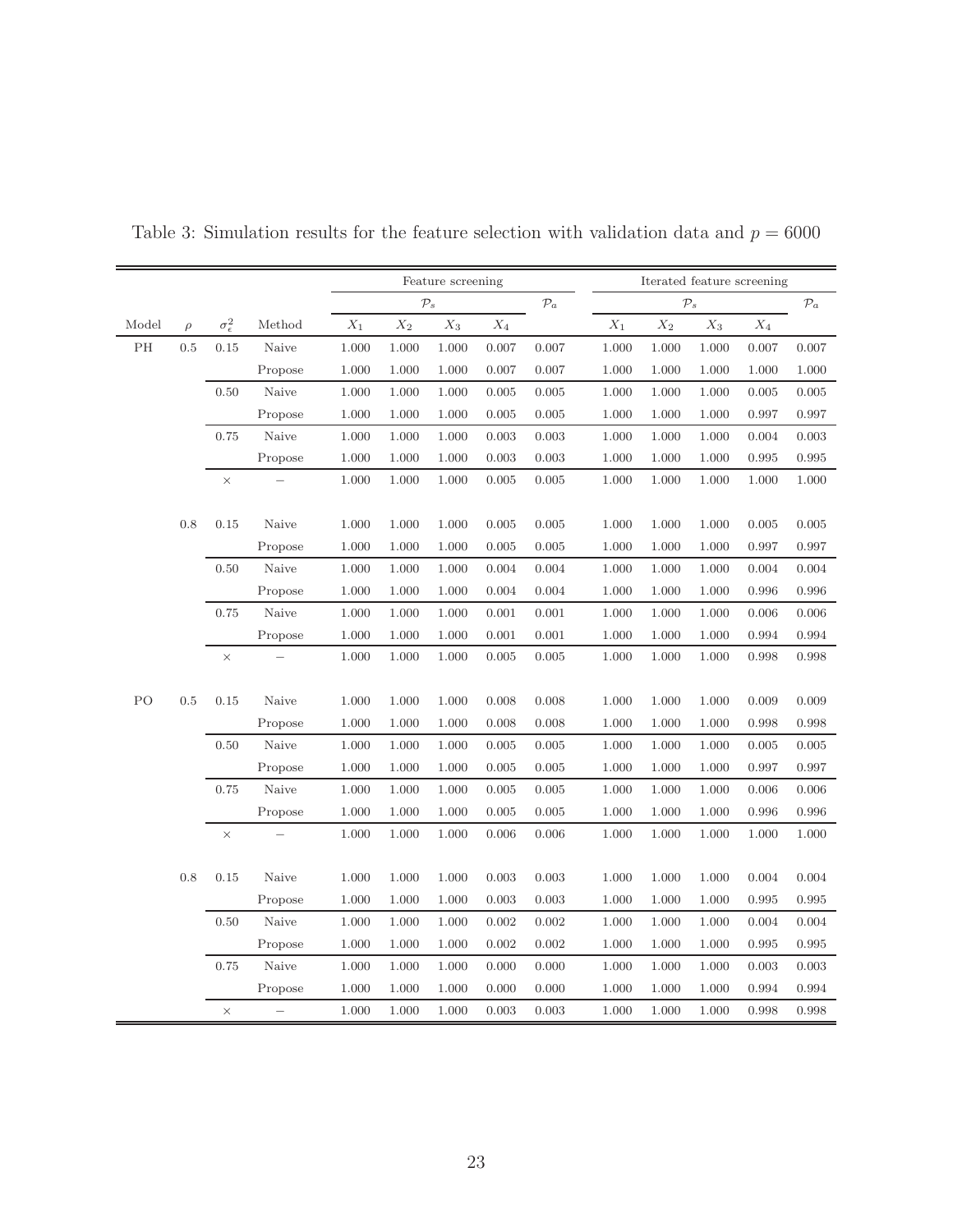<span id="page-24-0"></span>

| #              | $\sigma_e^2 = 0.15$ |            | $\sigma_e^2 = 0.55$ |            | $\sigma_e^2 = 0.75$ |            |                      | naive      |  |  |
|----------------|---------------------|------------|---------------------|------------|---------------------|------------|----------------------|------------|--|--|
|                | FS                  | <b>IFS</b> | FS                  | <b>IFS</b> | FS                  | <b>IFS</b> | FS                   | <b>IFS</b> |  |  |
| $\mathbf{1}$   | 16587               | 16587      | 16587               | 16587      | 16587               | 16587      | 16587                | 16587      |  |  |
| $\overline{2}$ | 24719               | 24719      | 24719               | 24719      | 24719               | 24719      | 24719                | 24719      |  |  |
| 3              | 27057               | 27057      | 27057               | 27057      | 27057               | 27057      | $\boldsymbol{27057}$ | 27057      |  |  |
| $\overline{4}$ | 28581               | 28581      | 28581               | 28581      | 28581               | 28581      | 28581                | 28581      |  |  |
| $\overline{5}$ | 31420               | 31420      | 31420               | 31420      | 31420               | 31420      | 31420                | 31420      |  |  |
| $\,$ 6 $\,$    | 34790               | 34790      | 34790               | 34790      | 34790               | 34790      | 34790                | 34790      |  |  |
| $\overline{7}$ | 28581               | 28581      | 28581               | 28581      | 28581               | 28581      | 28581                | 28581      |  |  |
| 8              | 16312               | 29357      | 16312               | 29357      | 16312               | 29357      | 30157                | 30157      |  |  |
| $\overline{9}$ | 34771               | 29897      | $26537\,$           | 29897      | 17053               | 29897      | 27116                | 28872      |  |  |
| 10             | 28346               | 30620      | 29637               | 30620      | 30917               | 30620      | 30334                | 32699      |  |  |
| 11             | 26521               | 30898      | 16587               | 30898      | 30929               | 30898      | 27762                | 27095      |  |  |
| 12             | 34375               | 32699      | 17053               | 32699      | 31972               | 32699      | 17326                | 24710      |  |  |
| 13             | 29642               | 15843      | 28346               | 15843      | 29637               | 15844      | 27019                | 19325      |  |  |
| 14             | 26537               | 15924      | 28908               | 15924      | 17605               | 15924      | 27762                | 30282      |  |  |
| 15             | 17605               | 27927      | 32519               | 27927      | 28346               | 27931      | 17176                | 32187      |  |  |
| 16             | 28920               | 28929      | 26521               | 28929      | 34771               | 28929      | 23887                | 29209      |  |  |
| 17             | 29657               | 34339      | 34364               | 34375      | 28908               | 34375      | 17343                | 16528      |  |  |
| 18             | 32519               | 34913      | 34667               | 32475      | 34651               | 32475      | 32699                | 27019      |  |  |
| 19             | 34651               | 26510      | 34771               | 26510      | 16079               | 26510      | 30157                | 23887      |  |  |
| 20             | 28908               | 27530      | 27931               | 34913      | 26537               | 27530      | 17917                | 16020      |  |  |

Table 4: Sensitivity Analyses of mantle cell lymphoma microarray dataset. FS stands for feature screening method in Section [3.1;](#page-6-2) IFS stands for iterated feature screening method in Section [3.2.](#page-9-2)